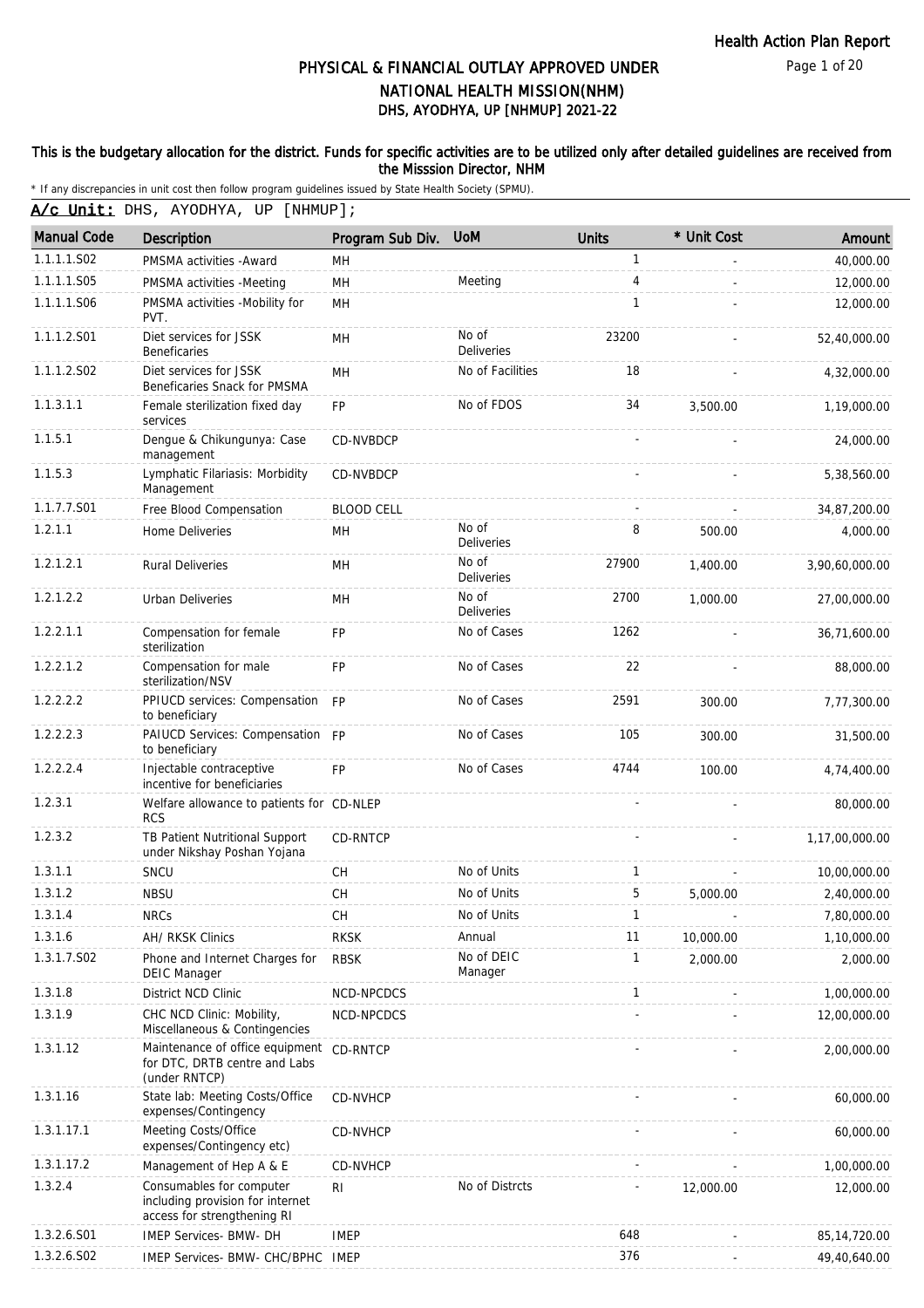### This is the budgetary allocation for the district. Funds for specific activities are to be utilized only after detailed guidelines are received from the Misssion Director, NHM

| <b>Manual Code</b> | <b>Description</b>                                                                                                                                                                                           | Program Sub Div. UoM |                      | <b>Units</b>   | * Unit Cost | Amount         |
|--------------------|--------------------------------------------------------------------------------------------------------------------------------------------------------------------------------------------------------------|----------------------|----------------------|----------------|-------------|----------------|
| 1.3.2.6.S03        | <b>IMEP Services- BMW Block Level</b><br>UPHC & District Level UPHC                                                                                                                                          | <b>IMEP</b>          |                      | 12             |             | 1,57,680.00    |
| 1.3.2.6.S04        | IMEP Services - BMW-MCH Wing                                                                                                                                                                                 | <b>IMEP</b>          |                      | 100            |             | 13,14,000.00   |
| 1.3.2.6.S05        | <b>IMEP Services- BMW-TRAUMA</b><br><b>CENTERS</b>                                                                                                                                                           | <b>IMEP</b>          |                      | 10             |             | 1,31,400.00    |
| 1.3.2.6.S06        | <b>IMEP Services- Machnized</b><br>Cleaning - DH                                                                                                                                                             | <b>IMEP</b>          |                      | 4              |             | 2,36,44,000.00 |
| 1.3.2.6.S07        | <b>IMEP Services- Machnized</b><br>Cleaning - MCH Wing (100 Bed)                                                                                                                                             | <b>IMEP</b>          |                      | 1              |             | 37,18,000.00   |
| 1.3.2.6.S09        | <b>IMEP Services- Mechanized</b><br>Laundry- District Level Hospital                                                                                                                                         | <b>IMEP</b>          |                      | $\overline{4}$ |             | 83,88,000.00   |
| 1.3.2.6.S10        | IMEP Services- Cleaning -<br>CHC/BPHC                                                                                                                                                                        | <b>IMEP</b>          | per bed per<br>month | 376            | 548.35      | 24,74,155.00   |
| 1.3.2.6.S12        | <b>IMEP Services-Cleaning -</b><br><b>TRAUMA CENTERS</b>                                                                                                                                                     | <b>IMEP</b>          | per bed per<br>month | 10             | 548.35      | 65,802.00      |
| 1.3.2.6.S17        | <b>IMEP Services- Mechanized</b><br>Laundry- MCH Wing (100 Bed)                                                                                                                                              | <b>IMEP</b>          |                      | $\mathbf{1}$   |             | 13,45,000.00   |
| 2.1.3.1            | Blood collection and Transport<br>Vans                                                                                                                                                                       | <b>BLOOD CELL</b>    |                      |                |             | 3,48,334.00    |
| 2.2.1              | POL for Family Planning/ Others                                                                                                                                                                              | <b>FP</b>            | No of FDOS           | 34             | 1,000.00    | 34,000.00      |
| 2.2.2              | Mobility & Communication<br>support for AH counsellors &<br><b>RKSK Coordinators</b>                                                                                                                         | <b>RKSK</b>          |                      | 26             |             | 2,42,400.00    |
| 2.2.3              | Mobility support for RBSK Mobile RBSK<br>health team                                                                                                                                                         |                      | No of Vehicle        | 22             | 33,000.00   | 87,12,000.00   |
| 2.2.4              | Support for RBSK: CUG<br>connection per team and rental                                                                                                                                                      | <b>RBSK</b>          | No of Team           | 22             | 200.00      | 52,800.00      |
| 2.2.11             | Any Other                                                                                                                                                                                                    |                      |                      |                |             | 2,55,000.00    |
| 2.3.1.1.2          | Monthly Village Health and<br><b>Nutrition Days</b>                                                                                                                                                          | RI                   | No of Session        | 7469           | 100.00      | 7,46,900.00    |
| 2.3.1.5            | Organizing Adolescent Health<br>day                                                                                                                                                                          | <b>RKSK</b>          | AHD                  | 316            | 2,500.00    | 7,90,000.00    |
| 2.3.1.6            | Organising Adolescent Friendly<br>Club meetings at subcentre<br>Level                                                                                                                                        | <b>RKSK</b>          | <b>AFC Meeting</b>   | 632            | 250.00      | 1,58,000.00    |
| 2.3.1.9            | Focus on slum & underserved<br>areas in urban areas/alternative<br>vaccinator for slums                                                                                                                      | RI                   | No of<br>Vaccinators | 144            | 2,100.00    | 3,02,400.00    |
| 2.3.1.10           | Mobility support for mobile<br>health team/ TA/DA to<br>vaccinators                                                                                                                                          | R <sub>l</sub>       | No of Vehicle        |                | 3,96,000.00 | 7,92,000.00    |
| 2.3.1.11           | Outreach for demand<br>generation, testing and<br>treatment of Viral Hepatitis<br>through Mobile Medical<br>Units/NGOs/CBOs/etc                                                                              | CD-NVHCP             |                      |                |             | 20,000.00      |
| 2.3.2.3            | DMHP: Targeted interventions at NCD-NMHP<br>community level Activities &<br>interventions targeted at<br>schools, colleges, workplaces,<br>out of school adolescents, urban<br>slums and suicide prevention. |                      |                      | 1              |             | 6,00,000.00    |
| 2.3.3.2            | Screening and free spectacles to NCD-NPCB<br>school children                                                                                                                                                 |                      | No of Cases          |                |             | 8,65,550.00    |
| 2.3.3.3            | Screening and free spectacles<br>for near work to Old Person                                                                                                                                                 | NCD-NPCB             | No of Cases          |                |             | 4,32,775.00    |
| 2.3.3.4.1          | Coverage of Public School and<br>Private school                                                                                                                                                              | NCD-NTCP             |                      | $\mathbf{1}$   |             | 4,99,660.00    |
| 2.3.3.4.5          | Sensitization campaign for<br>college students                                                                                                                                                               | NCD-NTCP             |                      | 1              |             | 2,00,000.00    |
| 3.1.1.3.2.S01      | ASHA/AWW/Volunteer Incentive<br>for detection of leprosy                                                                                                                                                     | CD-NLEP              |                      |                |             | 15,500.00      |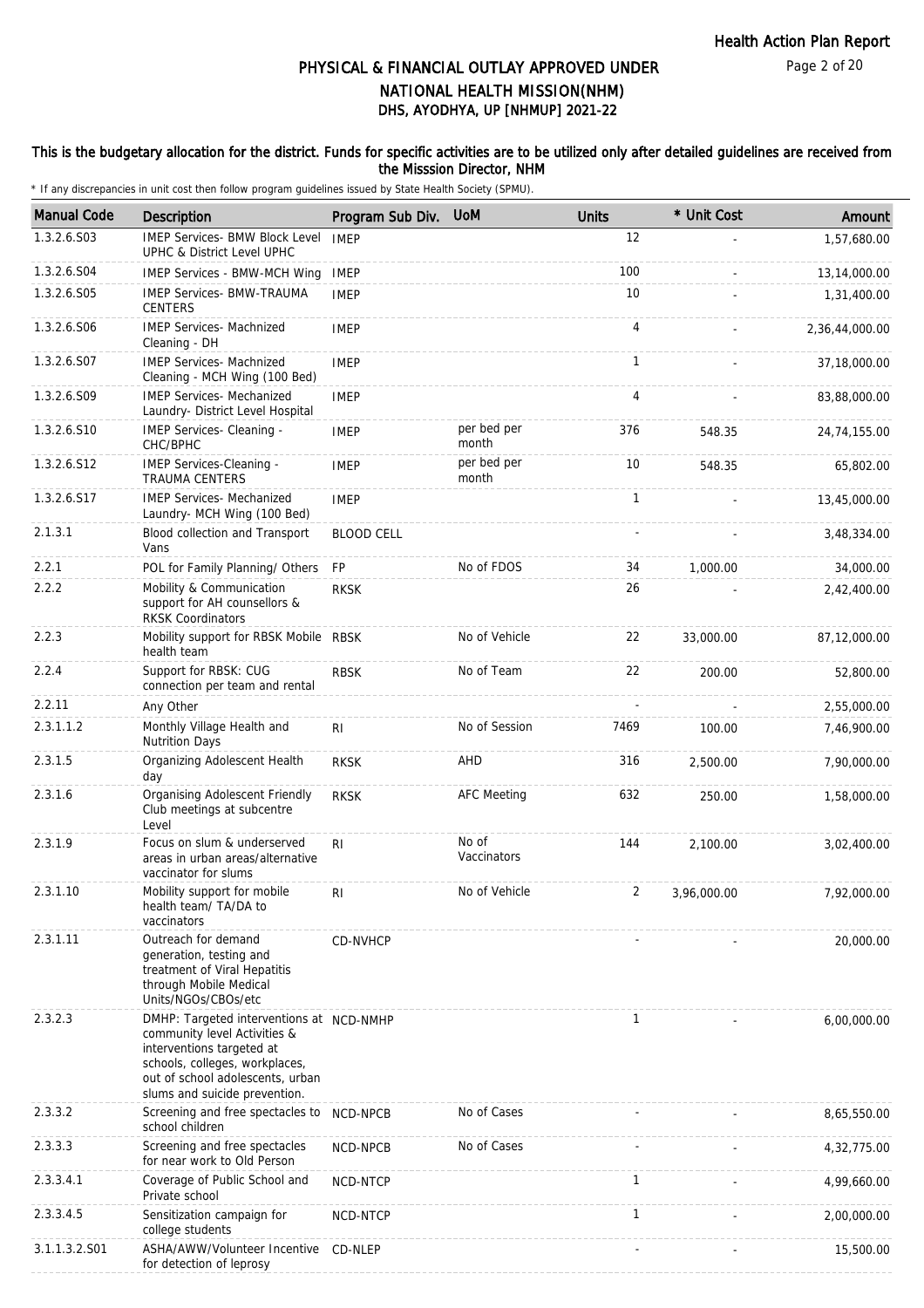#### This is the budgetary allocation for the district. Funds for specific activities are to be utilized only after detailed guidelines are received from the Misssion Director, NHM

| <b>Manual Code</b> | Description                                                                                                          | Program Sub Div.  | <b>UoM</b>                               | <b>Units</b> | * Unit Cost | Amount         |
|--------------------|----------------------------------------------------------------------------------------------------------------------|-------------------|------------------------------------------|--------------|-------------|----------------|
| 3.1.1.3.2.S02      | <b>ASHA Incentive for PB</b><br>(Treatment completion)                                                               | CD-NLEP           |                                          |              |             | 16,400.00      |
| 3.1.1.3.2.S03      | <b>ASHA Incentive for MB</b><br>(Treatment completion)                                                               | CD-NLEP           |                                          |              |             | 14,880.00      |
| 3.1.1.3.3          | Any Other ASHS Incentives<br>(ASHA Involvement under NLEP<br>- Sensitisation)                                        | CD-NLEP           |                                          |              |             | 45,700.00      |
| 3.1.1.3.A.S01      | ASHA Incentive/ Honorarium for<br>Malaria and LLIN Distribution                                                      | CD-NVBDCP         |                                          |              |             | 2,25,000.00    |
| 3.1.1.3.A.S02      | ASHA Incentive for Dengue and<br>Chikungunya                                                                         | CD-NVBDCP         |                                          |              |             | 23,07,000.00   |
| 3.1.1.3.A.S04      | ASHA incentive for referral of<br>AES/JE cases to the nearest<br>CHC/DH/Medical College                              | CD-NVBDCP         |                                          |              |             | 1,000.00       |
| 3.1.1.3.A.S05      | Honorarium for Drug Distribution CD-NVBDCP<br>including ASHAs and supervisors<br>involved in MDA                     |                   |                                          |              |             | 64,92,330.00   |
| 3.1.1.2            | ASHA Incentive under NIDDCP                                                                                          | <b>NCD-NIDDCP</b> | No of ASHA                               |              |             | 1,73,025.00    |
| 3.1.1.4.A.1.S01    | ASHA Incentive Filling of CBAC<br>forms and familly folder of<br>patients with confirm NCD cases                     | <b>CP</b>         | No. of<br><b>Beneficiaries</b>           |              | 10.00       | 29,65,920.00   |
| 3.1.1.1.4.S09.A    | ASHA incentive for HRP<br>identification and follow up                                                               | MН                | No of HRP                                | 2200         | 300.00      | 6,60,000.00    |
| 3.1.1.1.1.S01      | JSY Incentive to ASHA                                                                                                | MН                | No of<br><b>Deliveries</b>               | 22500        |             | 1,35,00,000.00 |
| 3.1.1.1.1.S03      | National Iron Plus Incentive for<br>mobilizing children and/or<br>ensuring compliance and<br>reporting (6-59 months) | <b>CH</b>         | No of ASHA                               | 2291         | 50.00       | 6,87,300.00    |
| 3.1.1.1.2.S01      | ASHA incentive under MAA<br>programme @ Rs 100 per ASHA<br>for quarterly mother's meeting                            | CH                | No of ASHA                               | 2291         | 100.00      | 9,16,400.00    |
| 3.1.1.1.2.S02      | Incentive for Home Based<br>Newborn Care programme                                                                   | CH                | No. of Child                             | 50977        | 250.00      | 1,27,44,250.00 |
| 3.1.1.1.2.S04      | Incentive for referral of SAM<br>cases to NRC and for follow up<br>of discharge SAM children from<br><b>NRCs</b>     | CH                | No.of SAM<br>Child referal &<br>followup | 1            | 150.00      | 28,800.00      |
| 3.1.1.1.2.S05      | Incentive for National<br>Deworming Day for mobilising<br>out of school children                                     | <b>RKSK</b>       | <b>ASHA</b>                              | 2694         | 100.00      | 2,69,400.00    |
| 3.1.1.1.2.S06      | Incentive for IDCF for<br>prophylactic distribution of ORS<br>to family with under-five<br>children.                 | СH                | No of ASHA                               | 2291         | 100.00      | 2,29,100.00    |
| 3.1.1.1.2.S07      | Incentive to ASHA for Quaterly<br>Visit Under HBYC                                                                   | CH                | No of Children                           | 27864        | 50.00       | 69,66,000.00   |
| 3.1.1.1.3.S01      | <b>ASHA Incentive under</b><br>Immunzation                                                                           | R <sub>l</sub>    | No of Children                           | 58711        | 225.00      | 1,32,10,020.00 |
| 3.1.1.1.4.S08      | ASHA incentive for injectable<br>contraceptive (Antara)                                                              | FP                | No of Cases                              | 3649         | 100.00      | 3,64,900.00    |
| 3.1.1.1.4.S09.B    | Reimbursement of travel<br>expenses for accompanying a<br>women to facility for medical<br>abortion                  | FP                | No of Cases                              | 120          | 225.00      | 27,000.00      |
| 3.1.1.1.4.S09.C    | Reimbursement of travel<br>expenses for accompanying a<br>women to facility for surgical<br>abortion (MVA/EVA)       | <b>FP</b>         | No of Cases                              | 100          | 150.00      | 15,000.00      |
| 3.1.1.1.4.S01      | <b>ASHA Incentives under Saas</b><br>Bahu Sammellan                                                                  | <b>FP</b>         | No of Events                             | 1856         | 100.00      | 1,85,600.00    |
| 3.1.1.1.4.S02      | ASHA Incentives under Nayi Pehl FP<br>Kit                                                                            |                   | No of Kits                               | 9164         | 100.00      | 9,16,400.00    |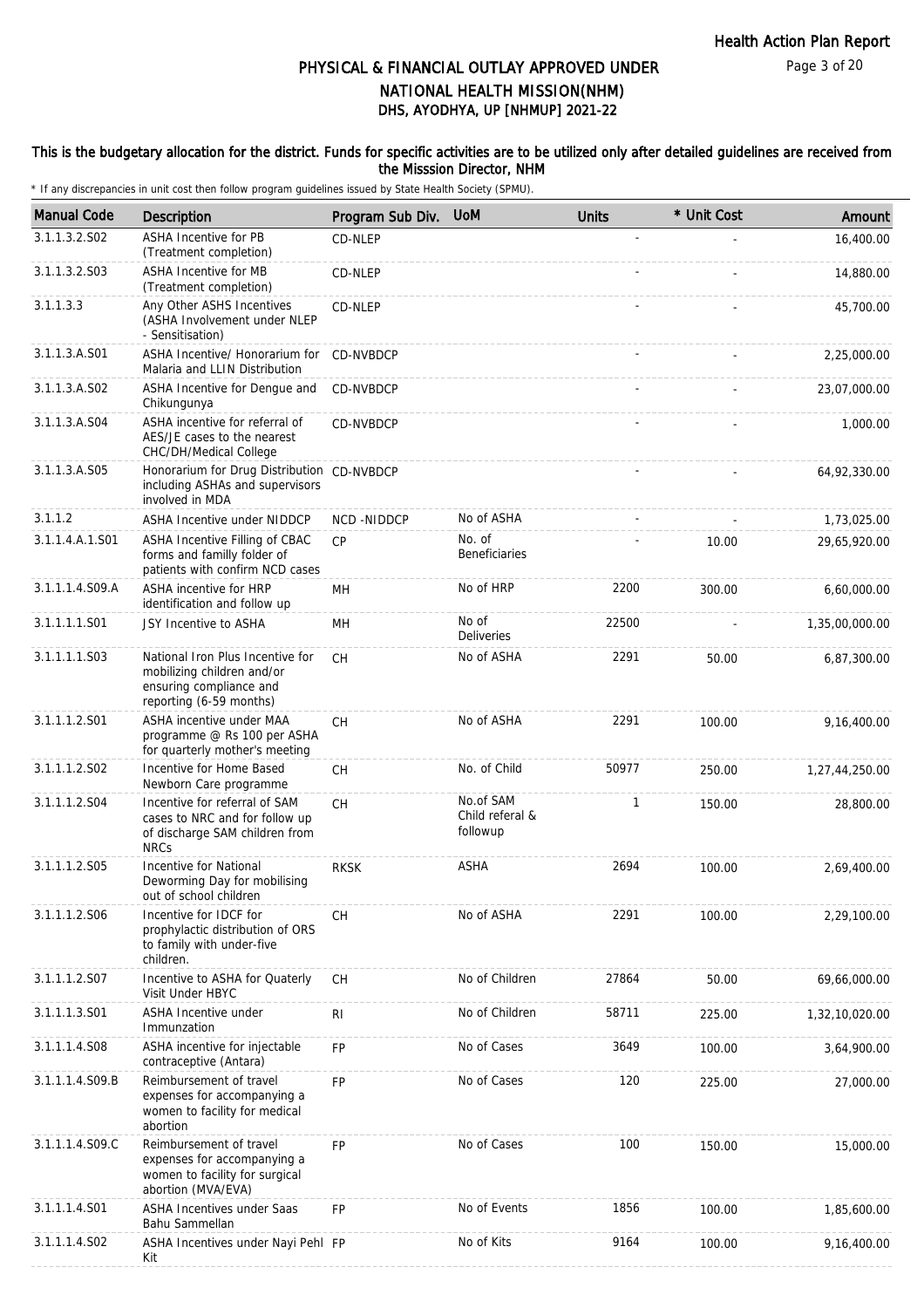### This is the budgetary allocation for the district. Funds for specific activities are to be utilized only after detailed guidelines are received from the Misssion Director, NHM

| <b>Manual Code</b> | Description                                                                                                         | Program Sub Div. | <b>UoM</b>                             | <b>Units</b> | * Unit Cost | Amount         |
|--------------------|---------------------------------------------------------------------------------------------------------------------|------------------|----------------------------------------|--------------|-------------|----------------|
| 3.1.1.1.4.S04      | ASHA PPIUCD incentive for<br>accompanying the client for<br>PPIUCD insertion                                        | FP               | No of Cases                            | 4283         | 150.00      | 6,42,434.00    |
| 3.1.1.1.4.S05      | ASHA PAIUCD incentive for<br>accompanying the client for<br>PAIUCD insertion                                        | <b>FP</b>        | No. of cases                           | 105          | 150.00      | 15,750.00      |
| 3.1.1.1.4.S06.A    | ASHA incentive under ESB<br>scheme for promoting spacing of<br>births between 02 children                           | <b>FP</b>        | No. of cases                           | 2703         | 500.00      | 13,51,500.00   |
| 3.1.1.1.4.S06.B    | ASHA incentive under ESB<br>scheme for promoting spacing of<br>02 years after marriage                              | <b>FP</b>        | No. of cases                           | 1888         |             | 9,44,000.00    |
| 3.1.1.1.4.S07      | ASHA incentive under ESB<br>scheme for promoting Adoption<br>of Limiting Method upto Two<br>Children                | <b>FP</b>        | No of Cases                            | 206          | 1,000.00    | 2,06,000.00    |
| 3.1.1.1.5.S02      | Incentive for mobilizing<br>adolescents and community for<br>AHD                                                    | <b>RKSK</b>      | <b>ASHA</b>                            | 395          | 200.00      | 3,16,000.00    |
| 3.1.1.5            | ASHA incentives for routine<br>activities                                                                           | CP               | No. of Rural &<br>Rurban ASHA          |              | 2.000.00    | 5,60,88,000.00 |
| 3.1.1.6.S01        | Incentive to ASHA Facilitator for<br>CBAC, HRP and SAM Tracking                                                     | CP               | No of AF                               |              | 1,700.00    | 23,25,600.00   |
| 3.1.1.6.S02        | Incentive to ASHA for Health<br>Promotion Day                                                                       | <b>CP</b>        | No. of Rural &<br>Rurban ASHA          |              | 200.00      | 56,08,800.00   |
| 3.1.1.6.S03        | Incentive to ASHA under PMMVY CP                                                                                    |                  | No. of<br><b>Beneficiaries</b>         |              | 100.00      | 16,56,900.00   |
| 3.1.1.6.S04        | ASHA Beema- Pradhan Mantri<br>Jeevan Jyoti & Suraksh Bima<br>Yojna                                                  | CP               |                                        |              |             | 8,32,782.00    |
| 3.1.3.1.1.S01      | Asha/ Asha Sangni Uniform                                                                                           | <b>CP</b>        | No. of<br>Rural, Rurban<br>ASHA & AF   |              | 600.00      | 14,88,600.00   |
| 3.1.3.1.1.S02      | Asha/ Asha Sangni Umbrella                                                                                          | CP               | No. of<br>Rural, Rurban<br>ASHA & AF   |              | 200.00      | 4,96,200.00    |
| 3.1.3.1.3          | Awards to ASHA's/Link workers                                                                                       | <b>CP</b>        | No. of<br>Rural, Urban<br>,Rurban ASHA |              | 300.00      | 7,37,700.00    |
| 3.1.3.1.6          | Supervision costs by ASHA<br>facilitators (Shangni) (12<br>months)                                                  | <b>CP</b>        | No of AF                               |              | 7,200.00    | 98,49,600.00   |
| 3.1.1.1.3.S02.A    | Mobilization of children through<br>ASHA or other mobilizers                                                        | R <sub>l</sub>   | No of Session                          | 24524        | 150.00      | 36,78,600.00   |
| 3.1.3.5.S01        | Incentive for other link workers<br>for Prepration of Due List of<br>Childrens to be immunized                      | R <sub>1</sub>   | No of Session                          | 600          | 100.00      | 60,000.00      |
| 3.1.2.10.S03       | Incentive to ASHA Cluster<br>Meeting                                                                                | <b>CP</b>        |                                        |              |             | 33, 11, 550.00 |
| 3.2.2.3            | Incentives for Peer Educators<br>under NVHCP                                                                        | CD-NVHCP         |                                        |              |             | 1,00,000.00    |
| 3.2.3.1.1          | <b>Treatment Supporter</b><br>Honorarium (Rs 1000)                                                                  | CD-RNTCP         |                                        |              |             | 27,00,000.00   |
| 3.2.3.1.2          | <b>Treatment Supporter</b><br>Honorarium (Rs 5000)                                                                  | CD-RNTCP         |                                        |              |             | 2,38,500.00    |
| 3.2.3.1.3          | Incentive for informant (Rs 500)                                                                                    | CD-RNTCP         |                                        |              |             | 3,87,000.00    |
| 3.2.3.1.4.S01      | State/District TB Forums                                                                                            | CD-RNTCP         |                                        |              |             | 5,000.00       |
| 3.2.3.1.4.S02      | Community Engagement<br>activities /Incentive for<br>community<br>volunteers/supervisors /LT etc<br>undertaking ACF | CD-RNTCP         |                                        |              |             | 19,85,000.00   |
| 3.2.1.1.S02        | Other activities under Mission                                                                                      | <b>FP</b>        | No of Events                           | 1856         | 1,500.00    | 27,84,000.00   |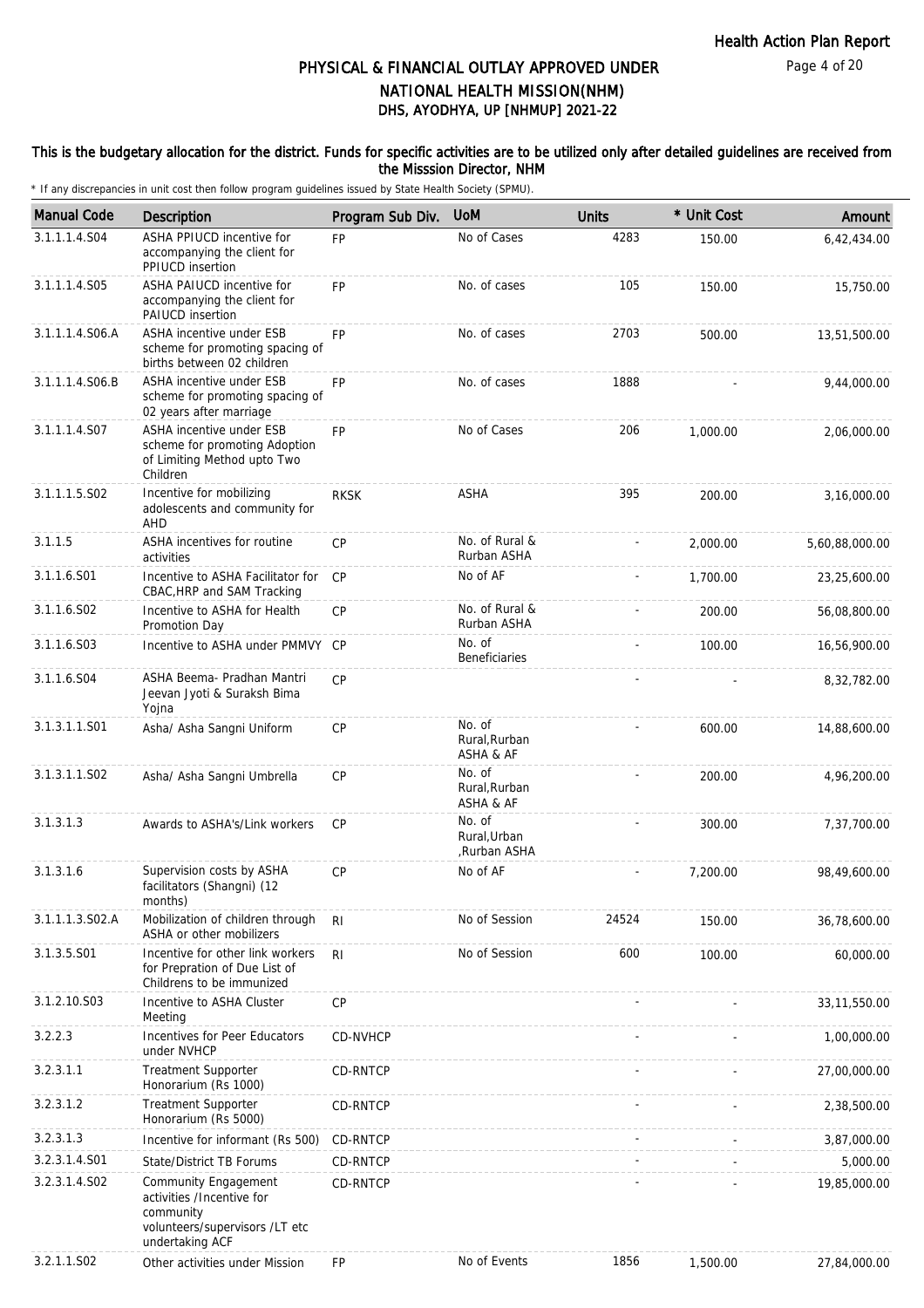#### This is the budgetary allocation for the district. Funds for specific activities are to be utilized only after detailed guidelines are received from the Misssion Director, NHM

| <b>Manual Code</b> | Description                                                                                                                       | Program Sub Div.  | <b>UoM</b>                        | <b>Units</b> | * Unit Cost | Amount         |
|--------------------|-----------------------------------------------------------------------------------------------------------------------------------|-------------------|-----------------------------------|--------------|-------------|----------------|
|                    | Parivar Vikas: Demand<br>Generation (Saas Bahu<br>Sammellan)                                                                      |                   |                                   |              |             |                |
| 3.2.1.2            | Incentives for Peer Educators                                                                                                     | <b>RKSK</b>       | Peer Educator                     | 1580         | 50.00       | 9,48,000.00    |
| 3.3.3.2            | Training of PRI's<br>representatives/ Police<br>personnel/ Teachers/ Transport<br>personnel/ NGO personnel/<br>other stakeholders | NCD-NTCP          |                                   | 1            |             | 30,000.00      |
| 3.3.3.3            | Training of PRI under National<br>Program for Climate Change and<br>Human Health (NPCCHH)                                         | NCD-NPCCHH        |                                   | $\mathbf{1}$ |             | 70,000.00      |
| 3.3.4.S01          | <b>AAA Platform</b>                                                                                                               | CP                | No. of Rural &<br>Rurban ASHA     |              | 75.00       | 36,01,800.00   |
| 4.1.1              | <b>District Hospitals</b>                                                                                                         | <b>CP</b>         | No. of DH                         | 4            | 5,00,000.00 | 20,00,000.00   |
| 4.1.3              | <b>Community Health Centers</b>                                                                                                   | <b>CP</b>         | No of CHC                         | 11           | 2,50,000.00 | 27,50,000.00   |
| 4.1.4              | Primary Health Centers                                                                                                            | <b>CP</b>         | No of PHC                         | 29           | 87,500.00   | 25,37,500.00   |
| 4.1.5              | Sub Centers                                                                                                                       | CP                | No. of Sub<br>Centre              |              | 10,000.00   | 24,60,000.00   |
| 4.1.6              | Village Health Sanitation &<br><b>Nutrition Committee</b>                                                                         | <b>CP</b>         | No. of VHSNC                      |              | 10,000.00   | 1,04,80,000.00 |
| 4.1.7.S01          | H&WC Additional Untied Grant-<br><b>SC</b>                                                                                        | CP                | No. of HWC-<br>SC                 |              | 30,000.00   | 43,60,000.00   |
| 4.1.7.S02          | H&WC Additional Untied Grant-<br><b>PHC</b>                                                                                       | <b>CP</b>         | No. of HWC-<br>PHC                |              | 50,000.00   | 12,50,000.00   |
| 5.1.1.1.7.S03      | Additional Building / Major<br>Upgradation of Facility based<br>newborn care centres<br>(SNCU/NBSU/NBCC/KMC unit)                 | СH                | No of Units                       | 1            |             | 16,00,000.00   |
| 5.1.1.2.8          | Infrastructure strengthening of<br>SC to H&WC                                                                                     | <b>CP</b>         | No. of HWC-<br><b>SC</b>          |              | 7,00,000.00 | 3,64,00,000.00 |
| 5.1.1.2.9          | Infrastructure strengthening of<br>PHC to H&WC                                                                                    | <b>CP</b>         | No. of HWC-<br>PHC                |              | 2,74,000.00 | 19,18,000.00   |
| 5.1.2              | Sub Centre Rent and<br>Contingencies                                                                                              | <b>CP</b>         |                                   |              |             | 18,54,000.00   |
| 5.3.3              | Blood bank/ Blood storage/ Day<br>care centre for<br>hemoglobinopathies                                                           | <b>BLOOD CELL</b> | Lumpsump                          |              |             | 50,000.00      |
| 5.3.9              | Safety Pits                                                                                                                       | RI                | No of piece                       | 8            | 6,000.00    | 48,000.00      |
| 5.3.14             | Civil Works under RNTCP                                                                                                           | CD-RNTCP          |                                   |              |             | 1,20,000.00    |
| 6.1.1.1.5          | Any other Equipment<br>(Instrument and Equipment for<br>HWC)                                                                      | MH                | List of<br>Different<br>Equipment | 4            |             | 8,00,000.00    |
| 6.1.1.2.4.S05      | Procurement of Phototherepy for CH<br><b>NBSU</b>                                                                                 |                   | No of Units                       | 2            | 65,000.00   | 1,30,000.00    |
| 6.1.1.2.4.S06      | Procurement of Radiant Warmer CH<br>for NBSU                                                                                      |                   | No of Units                       | 8            | 65,000.00   | 4,80,000.00    |
| 6.1.1.3.3          | Minilap kits                                                                                                                      | FP                | No of Kits                        | 20           | 3,000.00    | 60,000.00      |
| 6.1.1.3.5          | PPIUCD forceps                                                                                                                    | FP                | No of Kelly<br>forcep             | 25           | 600.00      | 15,000.00      |
| 6.1.1.5.1          | Equipment for Mobile health<br>teams                                                                                              | <b>RBSK</b>       | No of Team                        | $\mathbf{1}$ | 15,000.00   | 15,000.00      |
| 6.1.5.1.1          | Grant-in-aid for Vision Centre<br>(PHC) (Govt.)                                                                                   | NCD-NPCB          |                                   |              |             | 1,00,000.00    |
| 6.1.1.21.1         | Recurring GIA: Machinery &<br>Equipment for DH                                                                                    | NCD-NPHCE         |                                   | $\mathbf{1}$ |             | 1,50,000.00    |
| 6.1.2.6.F1.S03     | IT Recurring Expenses for PHC                                                                                                     | CP                |                                   |              |             | 90,000.00      |
| 6.1.2.6.F1.S04     | Laptop for HWC-PHC                                                                                                                | <b>CP</b>         |                                   |              |             | 4,55,000.00    |
| 6.1.4.3.1          | <b>MCR</b>                                                                                                                        | CD-NLEP           |                                   |              |             | 40,000.00      |
| 6.1.4.3.2          | Aids/Appliance                                                                                                                    | CD-NLEP           |                                   |              |             | 17,000.00      |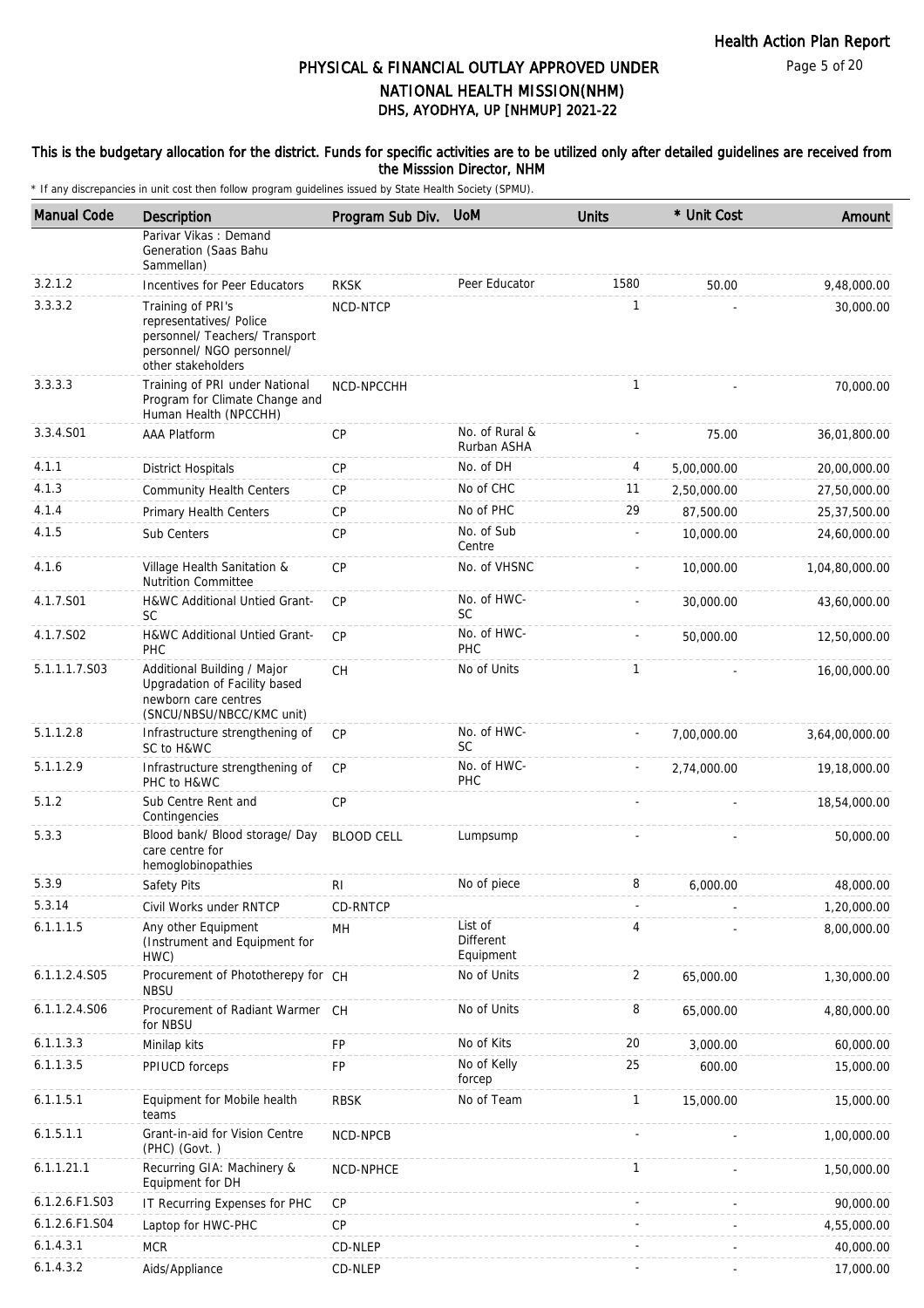### This is the budgetary allocation for the district. Funds for specific activities are to be utilized only after detailed guidelines are received from the Misssion Director, NHM

| <b>Manual Code</b> | <b>Description</b>                                                                                         | Program Sub Div.  | <b>UoM</b>                 | <b>Units</b> | * Unit Cost | Amount         |
|--------------------|------------------------------------------------------------------------------------------------------------|-------------------|----------------------------|--------------|-------------|----------------|
| 6.1.4.3.3          | Equipment                                                                                                  | CD-NLEP           |                            |              |             | 5,000.00       |
| 6.1.6.1            | Repairs of Laparoscopes                                                                                    |                   | No of<br>Laproscopes       | 1            | 25,000.00   | 25,000.00      |
| 6.2.1.1.A7.S05.a   | Drugs & Consumables Normal<br>Delivery L1 Facility                                                         | MН                | No of<br>Deliveries        | 8900         |             | 1,78,000.00    |
| 6.2.1.1.A7.S05.b   | Drugs & Consumables Normal<br>Delivery L2 Facility                                                         | MH                | No of<br><b>Deliveries</b> | 11500        |             | 4,60,000.00    |
| 6.2.1.1.A7.S05.c   | Drugs & Consumables Normal<br>Delivery L3 Facility                                                         | MH                | No of<br><b>Deliveries</b> | 11700        |             | 9,36,000.00    |
| 6.2.1.1.A7.S05.d   | Drugs & Consumables Caesarean MH<br>Delivery L3 Facility                                                   |                   | No of<br><b>Deliveries</b> | 1200         |             | 4,32,000.00    |
| 6.2.1.2.2.12       | AEFI kit under RI Program                                                                                  | RI                | No. of Kits                | 70           | 200.00      | 14,000.00      |
| 6.2.1.3.1          | Nayi Pehl Kit                                                                                              | FP                | No of Kits                 | 9164         | 220.00      | 20,16,080.00   |
| 6.2.1.5.1          | Medicine for Mobile health team                                                                            | <b>RBSK</b>       | No of Team                 | 22           | 5,000.00    | 1,10,000.00    |
| 6.2.1.6.1          | Red/Black plastic bags et                                                                                  | R <sub>l</sub>    | No of Session              | 37344        | 9.00        | 3,36,096.00    |
| 6.2.1.6.2          | Bleach/Hypochlorite solution/<br>Twin bucket                                                               | R <sub>l</sub>    | No of Facilities           |              |             | 28,500.00      |
| 6.2.2.1.4          | Replenishment of ASHA HBNC<br>kits                                                                         | CP                | No of ASHA                 |              | 150.00      | 2,93,550.00    |
| 6.2.2.2.2          | Drugs and Supplies for blood<br>related disorders-<br>Haemoglobinopathies                                  | <b>BLOOD CELL</b> |                            |              |             | 4,50,000.00    |
| 6.2.2.4.1          | Drugs & Supplies for Ayush                                                                                 | AYUSH             | No of Doctors              | 22           | 50,000.00   | 11,00,000.00   |
| 6.2.2.6.1          | Lab strengthening of SHC - HWC CP                                                                          |                   |                            |              |             | 28,50,000.00   |
| 6.2.2.6.2          | Lab strengthening of PHC - HWC CP                                                                          |                   |                            |              |             | 14,50,000.00   |
| 6.2.3.1.1          | Chloroquine phosphate tablets                                                                              | CD-NVBDCP         |                            |              |             | 15,000.00      |
| 6.2.3.1.2          | Primaquine tablets 2.5 mg                                                                                  | CD-NVBDCP         |                            |              |             | 7,500.00       |
| 6.2.3.1.3          | Primaquine tablets 7.5 mg                                                                                  | CD-NVBDCP         |                            |              |             | 15,000.00      |
| 6.2.3.1.8          | Denque NS1 antigen kit                                                                                     | CD-NVBDCP         |                            |              |             | 33,000.00      |
| 6.2.3.1.12         | RDT Malaria - bi-valent (For Non CD-NVBDCP<br>Project states)                                              |                   |                            |              |             | 2,13,500.00    |
| 6.2.3.2.1          | Supportive drugs, lab. Reagents CD-NLEP                                                                    |                   |                            |              |             | 13,000.00      |
| 6.2.3.3.1          | Laboratory Materials                                                                                       | CD-RNTCP          |                            |              |             | 19,84,600.00   |
| 6.2.3.3.2          | Procurement of Drugs                                                                                       | CD-RNTCP          |                            |              |             | 9,50,000.00    |
| 6.2.4.1.1          | Assistance for<br>consumables/drugs/medicines to<br>the Govt./District Hospital for<br>Cat sx etc          | NCD-NPCB          | No of Cases                |              |             | 15,22,680.00   |
| 6.2.4.5.1          | Drugs & Consumables for NCD<br>Management (incl. Diabetes,<br>Hypertension, Strokes etc)for<br>whole dist. | NCD-NPCDCS        |                            | $\mathbf{1}$ |             | 2,00,000.00    |
| 6.2.4.5.3          | Drugs & Diagnostic for NCD<br>Management incl. Diabetes,<br>Hypertension, Strokes etc                      | NCD-NPCDCS        |                            |              |             | 3,60,000.00    |
| 6.1.3.2.a.S01      | Free Diagnostics for Pregnant<br>women under JSSK - USG on<br>PPP for PMSMA                                | MH                | No of ANC                  | 1200         |             | 3,60,000.00    |
| 6.1.3.2.a.S02      | Free Diagnostics for Pregnant<br>women under JSSK- AVD for for<br>HIV & Syphilis at VHNDs                  | MH                | No of ANC                  | 325          |             |                |
| $6.1.3.2.a.$ SO3   | Free Diagnostics for Pregnant<br>women under JSSK-MH                                                       | MН                | No of ANC                  | 62000        |             | 6,20,000.00    |
| 6.1.3.2.b          | Free Diagnostics for Sick infants CH<br>under JSSK                                                         |                   | No of Units                | 2            |             | 6,20,000.00    |
| 6.3.1.S03          | Any other (please specify)                                                                                 |                   |                            |              |             | 1,70,00,000.00 |
| 7.5.1              | Tribal Patient Support &                                                                                   | CD-RNTCP          |                            |              |             | 58,300.00      |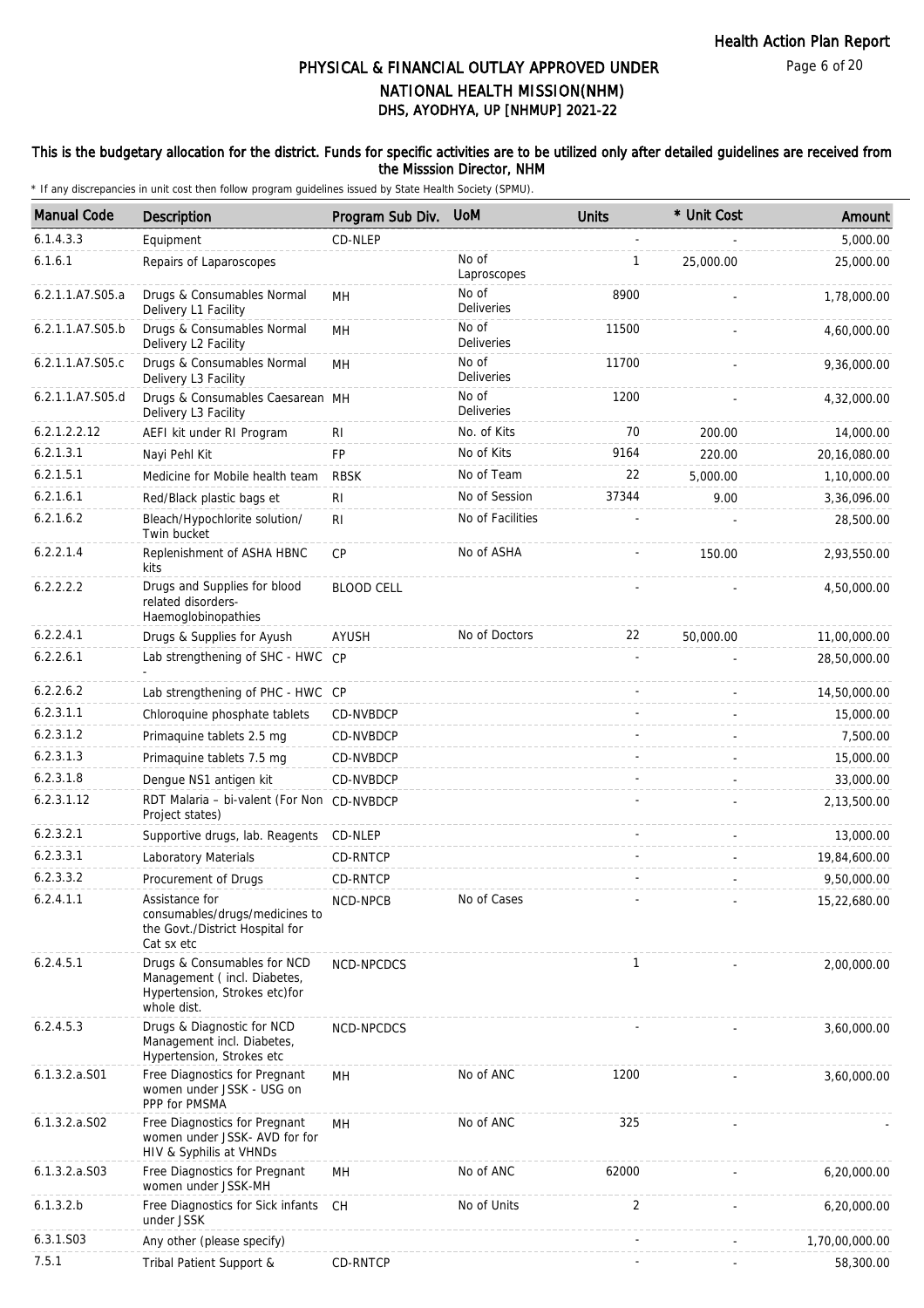### This is the budgetary allocation for the district. Funds for specific activities are to be utilized only after detailed guidelines are received from the Misssion Director, NHM

| <b>Manual Code</b> | <b>Description</b>                                         | Program Sub Div. | <b>UoM</b>                                                | <b>Units</b> | * Unit Cost | Amount         |
|--------------------|------------------------------------------------------------|------------------|-----------------------------------------------------------|--------------|-------------|----------------|
|                    | <b>Transportation Charges</b>                              |                  |                                                           |              |             |                |
| 7.5.2              | Sample collecton &<br>transportation charges               | CD-RNTCP         |                                                           |              |             | 3,23,400.00    |
| 8.1.1.1            | ANMs - MH                                                  | MН               | No of MH ANM                                              | 231          |             | 4,27,63,864.00 |
| 8.1.1.1.S01        | ANM For New Sub-Center - CP                                | CP               |                                                           |              |             | 70,11,633.00   |
| 8.1.1.2.S01        | Staff Nurses-100 Beded MCH<br>Wing Neotology               | MH               | No of MCH<br>Neonatology<br>trained Staff<br><b>Nurse</b> |              |             | 55,62,162.00   |
| 8.1.1.2.S02        | Staff Nurses-100 Beded MCH<br>Wing nursing sister          | MН               | No of MCH<br><b>Nursing Sister</b>                        |              |             | 12,44,938.00   |
| 8.1.1.2.S05        | Staff Nurses-MH                                            | MH               | No of MH<br><b>Staff Nurse</b>                            | 81           |             | 2,52,41,089.00 |
| 8.1.1.2.S11        | Staff Nurse HWC - CP                                       | CP               |                                                           |              |             | 47,05,365.00   |
| 8.1.1.2.S12        | Staff Nurses HWC - MH                                      | MH               |                                                           | 12           |             | 14,40,936.00   |
| 8.1.1.5.S01        | Laboratory Technicians -100<br>Beded MCH Wing              | MH               | No of MCH<br>Laboratory<br>Technician                     |              |             | 12,28,782.00   |
| 8.1.1.5.S02        | Laboratory Technicians -HR                                 | <b>HR</b>        |                                                           | 4            |             | 10,59,264.00   |
| 8.1.1.5.S04        | Laboratory Technicians - RNTCP                             | CD-RNTCP         |                                                           |              |             | 20,64,848.00   |
| 8.1.1.6.S05        | OT Technician                                              | <b>MIS</b>       | No of MH OT<br>technician                                 |              |             | 15,87,600.00   |
| 8.1.1.6.S06        | OT Technician-MCH Wing                                     | MН               | No of MCH OT<br>Technician                                |              |             | 2,81,808.00    |
| 8.1.1.9            | Radiographer/ X-ray technician                             | <b>HR</b>        |                                                           | 3            |             | 7,94,448.00    |
| 8.1.1.10.S02       | Physiotherapist/ Occupational<br>Therapist-CD-NLEP         | CD-NLEP          |                                                           |              |             | 3,64,669.00    |
| 8.1.1.12.S02       | Para Medical Worker CD-NLEP                                | CD-NLEP          |                                                           |              |             | 7,00,132.00    |
| 8.1.2.1.S01        | Obstetricians and Gynaecologists MH<br>-100 Beded MCH Wing |                  | No of MCH<br>Obstetricians<br>and<br>Gynaecologist<br>S   |              |             | 37,47,600.00   |
| 8.1.2.1.S04        | Obstetricians and Gynaecologists MH<br>-MH                 |                  | No of MH<br>Obstetricians<br>and<br>Gynaecologist<br>S    |              |             | 58,20,000.00   |
| 8.1.2.2.S01        | Paediatricians- 100 Beded MCH<br>Wing                      | MH               | No of MCH<br>Pediatrician                                 |              |             | 32,40,000.00   |
| 8.1.2.2.S04        | Paediatricians- DH Strengthening HS                        |                  |                                                           |              |             | 12,60,000.00   |
| 8.1.2.3.SO2        | Anaesthetists -100 Beded MCH<br>Wing                       | <b>MH</b>        | No of MCH<br>Anesthetic                                   |              |             | 32,40,000.00   |
| 8.1.2.3.S04        | Anaesthetists -DH Strengthening                            | <b>HS</b>        |                                                           |              |             | 12,00,000.00   |
| 8.1.2.3.S05        | Anaesthetists -MH                                          | MН               | No of MH<br>Anesthetic                                    |              |             | 54,00,000.00   |
| 8.1.2.4.S02        | Surgeons-DH Strengthening                                  | <b>HS</b>        |                                                           |              |             | 16,01,000.00   |
| 8.1.2.5.S01        | Radiologists- 100 Beded MCH<br>Wing                        | MН               | No of MCH<br>Radiologist                                  |              |             | 11,70,000.00   |
| 8.1.2.5.S03        | Radiologists-DH Strengthening                              | <b>HS</b>        |                                                           |              |             | 12,00,000.00   |
| 8.1.2.6.S01        | Pathologists/ Haemotologists-<br>100 Beded MCH Wing        | MH               | No of MCH<br>Pathologist                                  |              |             | 15,87,600.00   |
| 8.1.2.6.S03        | Pathologists/ Haemotologists-<br>DH Strengthening          | <b>HS</b>        |                                                           |              |             | 16,01,000.00   |
| 8.1.3.1.S01        | Physician/Consultant Medicine-<br>DH Strengthening         | <b>HS</b>        |                                                           |              |             | 16,01,000.00   |
| 8.1.3.3.S01        | Orthopaedics- DH Strengthening                             | <b>HS</b>        |                                                           |              |             | 30,56,000.00   |
| 8.1.3.4.S01        | <b>ENT-DH Strengthening</b>                                | <b>HS</b>        |                                                           |              |             | 13,23,000.00   |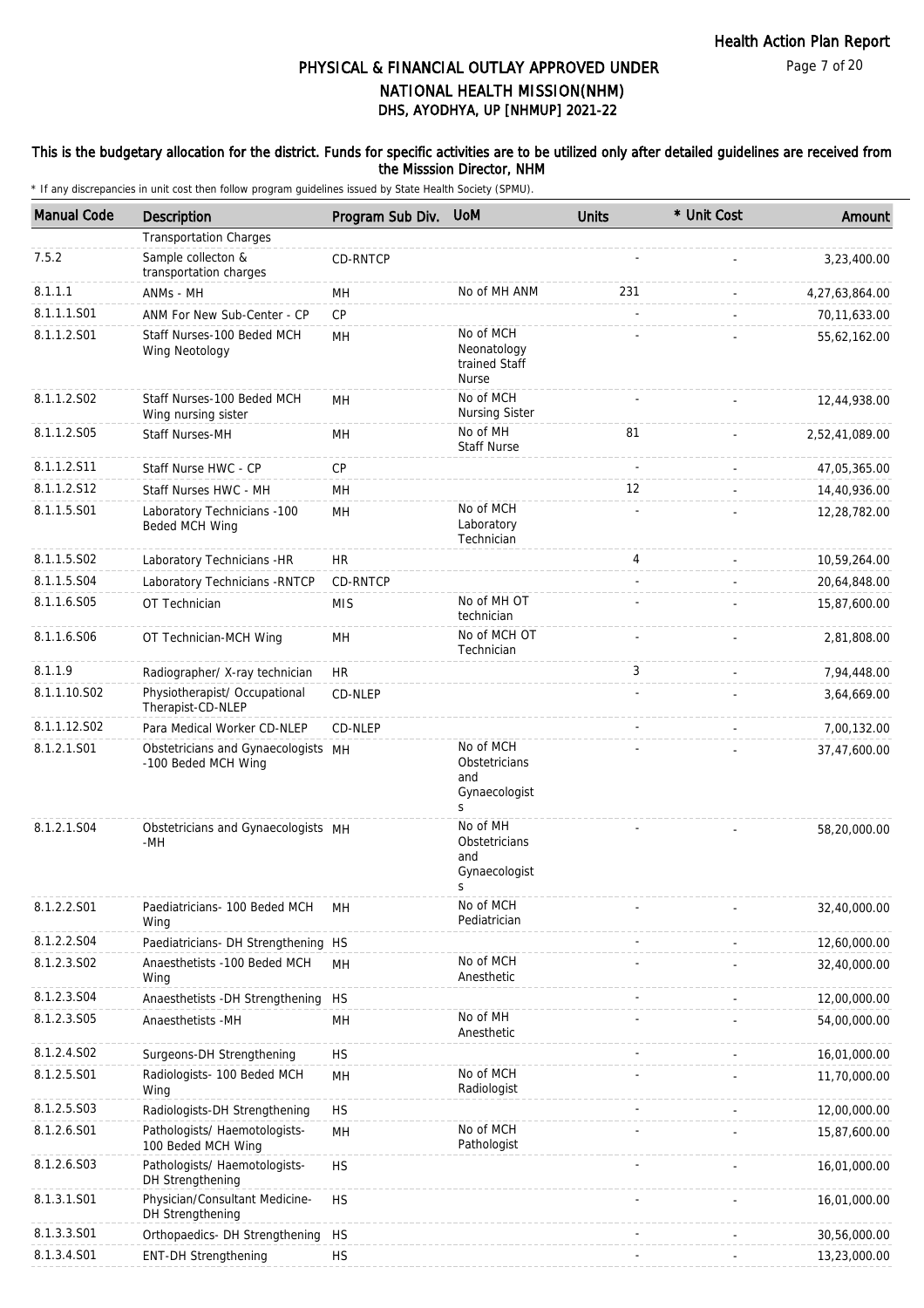#### This is the budgetary allocation for the district. Funds for specific activities are to be utilized only after detailed guidelines are received from the Misssion Director, NHM

| <b>Manual Code</b> | Description                                                                              | Program Sub Div. | <b>UoM</b>                     | <b>Units</b>   | * Unit Cost | Amount         |
|--------------------|------------------------------------------------------------------------------------------|------------------|--------------------------------|----------------|-------------|----------------|
| 8.1.3.5.S01        | Ophthalmologists-NCD-NPCB                                                                | NCD-NPCB         |                                | $\overline{a}$ |             | 7,92,000.00    |
| 8.1.3.5.SO2        | Ophthalmologists-UPHSSP                                                                  | <b>HS</b>        |                                |                |             | 13,23,000.00   |
| 8.1.3.6            | Dermatologists                                                                           | <b>HS</b>        |                                |                |             | 16,01,000.00   |
| 8.1.3.10.S01       | FRU Operationalization for<br>Gynae & anesthetist specialist on<br>call from govt sector | MH               | No of C<br>Section             | 12             |             | 36,000.00      |
| 8.1.3.10.S02       | FRU Operationalization<br>Gynecologists specialist on call<br>from pvt sector            | MH               | No of $C$<br>Section           | 6              |             | 27,000.00      |
| 8.1.3.10.S03       | FRU Operationalization<br>anesthetist specialist on call for<br>from pvt sector          | MН               | No of C<br>Section             | 6              |             | 18,000.00      |
| 8.1.4.1.S03        | Dental Surgeons- UPHSSP                                                                  | <b>HS</b>        |                                |                |             | 6,08,000.00    |
| 8.1.5.S02          | Medical Officers - DH<br>Strengthening                                                   | <b>HS</b>        |                                |                |             | 74,96,000.00   |
| 8.1.5.S03          | Medical Officers -MH                                                                     | MН               | No of MH LMO                   |                |             | 14,37,000.00   |
| 8.1.6.1            | <b>AYUSH MOS</b>                                                                         | AYUSH            |                                | 23             |             | 1,17,63,902.00 |
| 8.1.6.2            | Pharmacist - AYUSH                                                                       | <b>AYUSH</b>     |                                | 8              |             | 16,39,112.00   |
| 8.1.7.1.1          | MOs-AYUSH                                                                                | <b>RBSK</b>      |                                | 41             |             | 1,70,88,672.00 |
| 8.1.7.1.2.S02      | MOs-Dental MO/ BDS                                                                       | <b>RBSK</b>      |                                | 5              |             | 35,67,900.00   |
| 8.1.7.1.3          | <b>Staff Nurse</b>                                                                       | <b>RBSK</b>      |                                | 3              |             | 10,09,152.00   |
| 8.1.7.1.4          | ANM                                                                                      | <b>RBSK</b>      |                                | 20             |             | 32,72,388.00   |
| 8.1.7.1.5.S01      | Para Medical Worker                                                                      | <b>RBSK</b>      |                                | 16             |             | 38,75,328.00   |
| 8.1.7.1.5.S02      | Pharmacists                                                                              | <b>RBSK</b>      |                                | 7              |             | 16, 14, 523.00 |
| 8.1.8.1            | <b>Medical Officers</b>                                                                  | CH               | No. of Mos                     | $\mathbf{1}$   |             | 7,56,000.00    |
| 8.1.8.2            | <b>Staff Nurse</b>                                                                       | CH               | No. of SNs                     | 4              |             | 13,09,946.00   |
| 8.1.8.3            | Cook cum caretaker                                                                       | <b>CH</b>        | No. of Cook<br>cum Caretaker   | $\overline{2}$ |             | 3,08,551.00    |
| 8.1.8.5            | Feeding demonstrator for NRC                                                             | СH               | No. of FDs                     | $\mathbf{1}$   |             | 2,63,592.00    |
| 8.1.9.1.S01        | Paediatrician SNCU-CH                                                                    | <b>CH</b>        | No. of<br>Peadiatrician        | 3              |             | 50,40,000.00   |
| 8.1.9.3.S01        | Staff Nurse - SNCU/KMC                                                                   | СH               | No. of SNs                     | 28             |             | 65, 16, 707.00 |
| 8.1.9.3.S02        | Staff Nurse -NBSU                                                                        | <b>CH</b>        | No. of SNs                     | 15             |             | 38,47,198.00   |
| 8.1.9.6.S02        | Others- SNCU Staff (Ward<br>Aaya/ Cleaner/ Security Guard)                               | CH               |                                | 18             |             | 23,75,905.00   |
| 8.1.9.6.S03        | Others- SNCU Staff DEO                                                                   | СH               | no. of Posts                   | 1              |             | 2,52,007.00    |
| 8.1.10.3.S01       | Staff Nurses - DH Strengthening                                                          | <b>HS</b>        |                                |                |             | 50,40,000.00   |
| 8.1.10.3.S02       | Staff Nurses Incharge - DH<br>Strengthening                                              | <b>HS</b>        |                                |                |             | 3,84,000.00    |
| 8.1.12.1           | Mid-level Service Provider                                                               | CP               |                                |                |             | 71,34,915.00   |
| 8.1.12.2           | Performance incentive for Mid-<br>level service providers                                | CP               | No. of HWC-<br>CHO             |                | 15,000.00   | 45,56,250.00   |
| 8.1.13.1.S02       | Counsellor - RKSK                                                                        | <b>RKSK</b>      |                                | 13             |             | 31,93,174.00   |
| 8.1.13.1.S03       | Counsellor - RMNCHA-FW                                                                   | FP               | No of<br>Counsellors/m<br>onth | 9              | 15,073.00   | 19,25,710.00   |
| 8.1.13.4.S01       | Microbiologists-CD-NVBDCP-<br>AES/JE                                                     | CD-NVBDCP        |                                | $\mathbf{1}$   |             | 3,30,000.00    |
| 8.1.13.5           | Audiometrician/ Audiologist-<br>NCD-NPPCD                                                | NCD-NPPCD        |                                |                |             | 3,60,000.00    |
| 8.1.13.10          | TBHV-CD-RNTCP                                                                            | CD-RNTCP         |                                |                |             | 5,82,448.00    |
| 8.1.13.16          | Ophthalmic Assistant/<br>Refractionist NCD-NPCB                                          | NCD-NPCB         |                                |                |             | 1,63,238.00    |
| 8.1.13.18          | Audiometrics Asstt.NCD-NPPCD                                                             | NCD-NPPCD        |                                |                |             | 1,80,000.00    |
| 8.1.13.19          | Instructor for Hearing Imapired                                                          | NCD-NPPCD        |                                |                |             | 1,80,000.00    |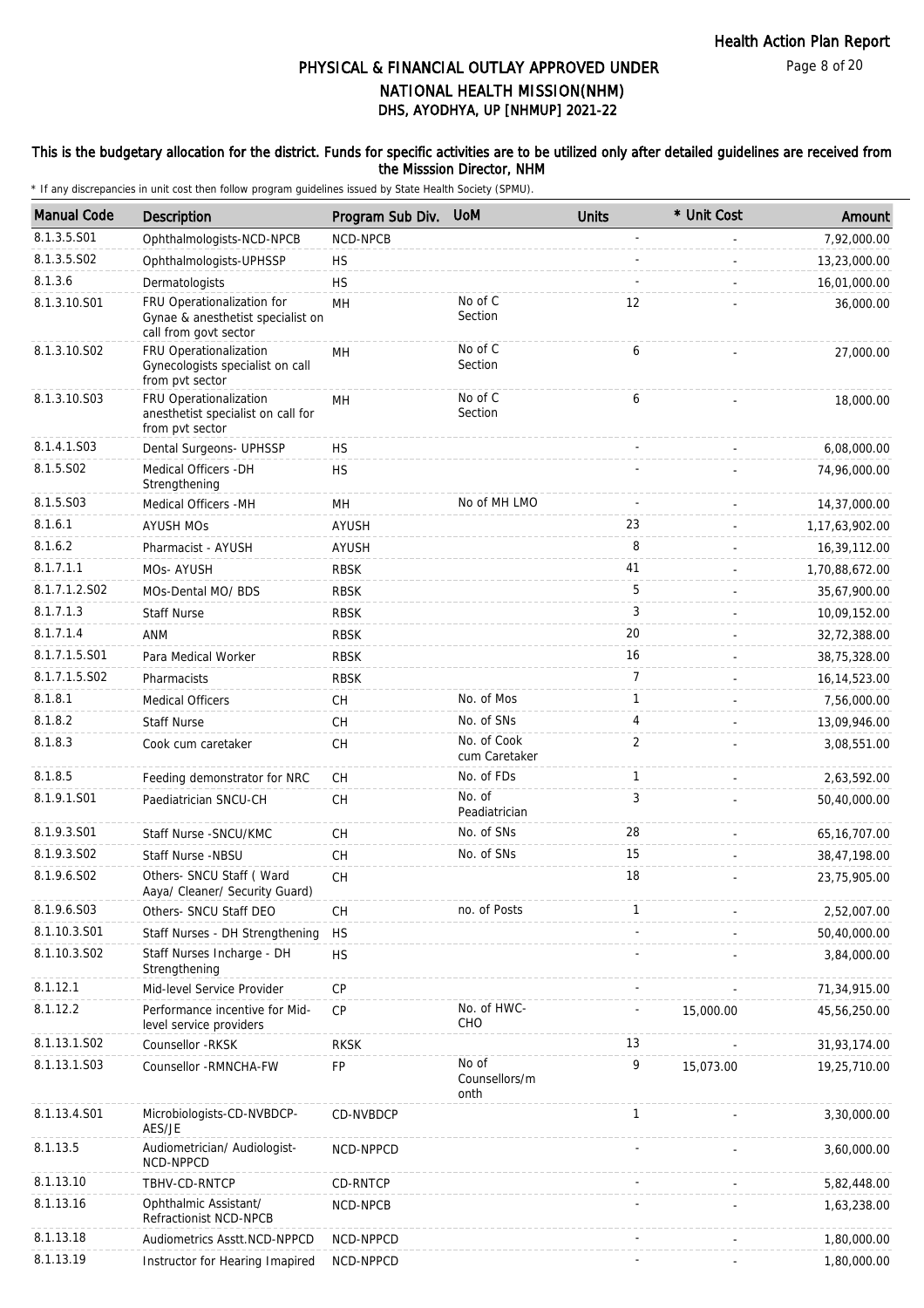Page 9 of 20

# DHS, AYODHYA, UP [NHMUP] 2021-22 PHYSICAL & FINANCIAL OUTLAY APPROVED UNDER NATIONAL HEALTH MISSION(NHM)

### This is the budgetary allocation for the district. Funds for specific activities are to be utilized only after detailed guidelines are received from the Misssion Director, NHM

| <b>Manual Code</b> | Description                                                                     | Program Sub Div.  | <b>UoM</b>     | <b>Units</b> | * Unit Cost | Amount         |
|--------------------|---------------------------------------------------------------------------------|-------------------|----------------|--------------|-------------|----------------|
|                    | Children-NCD-NPPCD                                                              |                   |                |              |             |                |
| 8.1.13.22.S01      | Audiomatric<br>Assisstant/Audiologist UPHSSP                                    | <b>HS</b>         | No of Staff    |              |             | 2,82,365.00    |
| 8.1.13.22.S03      | Dietician/ Nutritionist UPHSSP                                                  | <b>HS</b>         |                |              |             | 9,92,970.00    |
| 8.1.13.22.S04      | Lab Technician UPHSSP                                                           | <b>HS</b>         |                |              |             | 19,60,424.00   |
| 8.1.13.22.S05      | Optometrist UPHSSP                                                              | <b>HS</b>         |                |              |             | 5,08,258.00    |
| 8.1.13.22.S06      | OT Technician UPHSSP                                                            | <b>HS</b>         |                |              |             | 12,70,645.00   |
| 8.1.13.22.S07      | Rogi Sahayata Kendra Manager                                                    | QA                |                | 4            |             | 10,86,052.00   |
| 8.1.13.22.S09      | <b>Staff Nurse UPHSSP</b>                                                       | <b>HS</b>         |                |              |             | 1,94,07,607.00 |
| 8.1.13.22.S10      | X-Ray Technician UPHSSP                                                         | <b>HS</b>         |                |              |             | 6,89,778.00    |
| 8.1.13.22.S12      | Physiotherapist UPHSSP                                                          | <b>HS</b>         |                |              |             | 2,90,902.00    |
| 8.1.13.22.S13      | Rogi Sahayata Kendra Operator                                                   | QA                |                | 4            |             | 6,69,375.00    |
| 8.1.13.22.S14      | Ward Aaya/Boy UPHSSP                                                            | <b>HS</b>         |                |              |             | 23,08,094.00   |
| 8.1.14.1.S01       | MO (Blood Bank)                                                                 | <b>BLOOD CELL</b> |                |              |             | 7,56,000.00    |
| 8.1.14.1.S02       | MO (BCTV)                                                                       | <b>BLOOD CELL</b> |                |              |             | 7,56,000.00    |
| 8.1.14.2           | <b>Staff Nurse</b>                                                              | <b>BLOOD CELL</b> |                |              |             | 1,14,000.00    |
| 8.1.14.4.S01       | Lab Technician (BCTV)                                                           | <b>BLOOD CELL</b> |                |              |             | 3,38,000.00    |
| 8.1.14.4.S02       | Lab Technician (BB)                                                             | <b>BLOOD CELL</b> |                |              |             | 3,73,000.00    |
| 8.1.14.5.S02       | Others- Lab Technicians                                                         | <b>BLOOD CELL</b> |                |              |             | 11,34,000.00   |
| 8.1.14.5.S03       | Others-Lab Attendant                                                            | <b>BLOOD CELL</b> |                |              |             | 3,76,000.00    |
| 8.1.14.5.S04       | Others-Social Worker/PRO                                                        | <b>BLOOD CELL</b> |                |              |             | 3,78,000.00    |
| 8.1.14.5.S05       | Others-Lab Attendant - BSU                                                      | <b>BLOOD CELL</b> |                |              |             | 6,20,000.00    |
| 8.1.14.5.S06       | Others-Lab Attendant - BCTV                                                     | <b>BLOOD CELL</b> |                |              |             | 2,43,000.00    |
| 8.1.16.2.S01       | Cold Chain Handlers                                                             | RI.               |                |              |             | 4,13,806.00    |
| 8.1.16.6.S01       | Data Entry Operator BB                                                          | <b>BLOOD CELL</b> |                |              |             | 1,44,000.00    |
| 8.1.16.7.S01       | Driver BCTV                                                                     | <b>BLOOD CELL</b> |                |              |             | 1,76,000.00    |
| 8.1.16.7.S02       | Sweeper- NCD- Blood bank                                                        | <b>BLOOD CELL</b> |                |              |             | 1,44,000.00    |
| 8.1.16.7.S03       | Sweeper-NCD-Blood Storage                                                       | <b>BLOOD CELL</b> |                |              |             | 5,78,000.00    |
|                    | Unit                                                                            |                   |                |              |             |                |
| 8.1.16.7.S05       | Cleaner -NRC                                                                    | <b>CH</b>         | no. of Posts   | $\mathbf{1}$ |             | 1,78,831.00    |
| 8.1.16.7.S06       | Vaccine Van Driver                                                              | <b>RI</b>         |                |              |             | 1,80,117.00    |
| 8.4.1              | Additional Allowances/<br>Incentives to Medical Officers                        | MH                |                | 8            |             | 1,92,000.00    |
| 8.4.5              | Performance reward if any                                                       | <b>FP</b>         | No of Distrcts | 5            | 50,000.00   | 2,00,000.00    |
| 8.4.7              | Incentive to provider for PPIUCD FP<br>services @Rs 150 per PPIUCD<br>insertion |                   | No of Cases    | 3977         | 150.00      | 5,96,550.00    |
| 8.4.8              | Incentive to provider for PAIUCD FP<br>Services @Rs 150 per PAIUCD<br>insertion |                   | No of Cases    | 105          | 150.00      | 15,750.00      |
| 8.4.9              | Team based incentives for<br>Health & Wellness Centers<br>(H&WC Sub Center)     | <b>CP</b>         | No of HWC      |              | 11,000.00   | 33,41,250.00   |
| 8.4.10             | Team based incentives for<br>Health & Wellness Centers<br>(H&WC PHC)            | CP                | No of HWC      |              | 11,000.00   | 13,92,250.00   |
| 8.4.11             | Incentives under NVHCP for MO, CD-NVHCP<br>Pharmacist and LT                    |                   |                |              |             | 1,05,000.00    |
| 8.4.12.S01         | HRP identification and follow up<br>for ANM                                     | MН                | No of HRP      | 2200         | 200.00      | 4,40,000.00    |
| 8.4.12.S03         | Performance based Incentives to FP<br>RMNCHA Counselors in Family<br>Planning   |                   | No of Cases    | 389          | 50.00       | 19,450.00      |
| 8.4.12.S04         | RI Cold chain handlers incentive RI                                             |                   | Lumpsump       | 17           | 2,400.00    | 4,89,600.00    |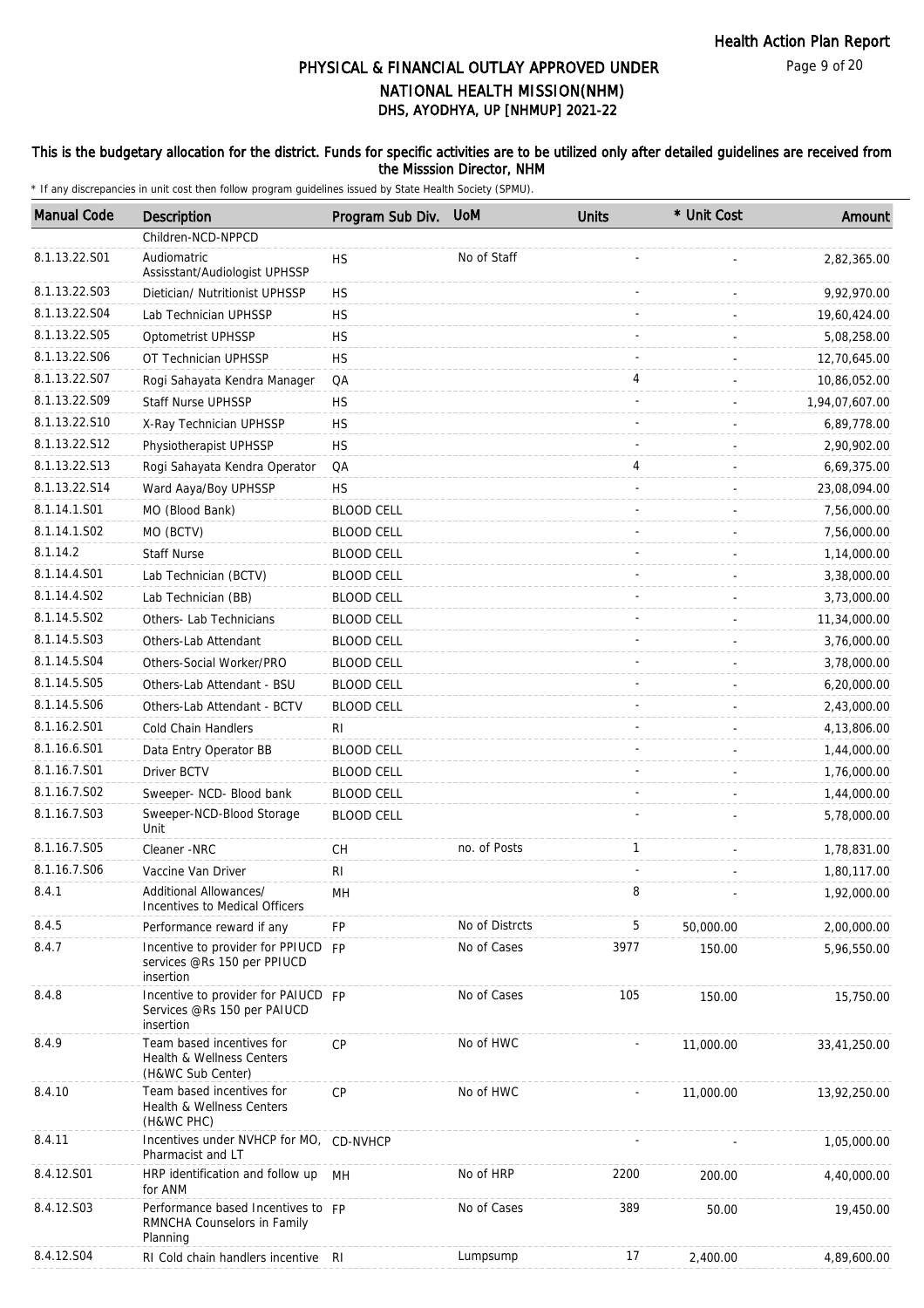Page 10 of 20

# DHS, AYODHYA, UP [NHMUP] 2021-22 PHYSICAL & FINANCIAL OUTLAY APPROVED UNDER NATIONAL HEALTH MISSION(NHM)

### This is the budgetary allocation for the district. Funds for specific activities are to be utilized only after detailed guidelines are received from the Misssion Director, NHM

| <b>Manual Code</b> | <b>Description</b>                                                                                           | Program Sub Div. | <b>UoM</b>                      | <b>Units</b>   | * Unit Cost  | Amount       |
|--------------------|--------------------------------------------------------------------------------------------------------------|------------------|---------------------------------|----------------|--------------|--------------|
| 9.2.1.1.7          | Training of Staff Nurses/ANMs /<br>LHVs in SBA                                                               | Nursing          |                                 | $\mathbf{1}$   | 10,86,520.00 | 10,86,520.00 |
| 9.2.1.1.13.S01     | Training of Medical Officers in<br>safe abortion-For Mos                                                     | <b>FP</b>        | No of Batch                     | 3              | 1,30,800.00  | 3,92,400.00  |
| 9.2.1.1.13.S02     | Training of Medical Officers in<br>safe abortion-For Obs&Gynae                                               | FP               | No of Batch                     | $\mathbf{1}$   | 63,480.00    | 63,466.00    |
| 9.2.1.2.4          | Orienation activities on vitamin A CH<br>supplemenation and Anemia<br>Mukta Bharat Programme                 |                  | No of Batch                     | 25             |              | 90,436.00    |
| 9.2.1.2.5          | Child Death Review Trainings                                                                                 | CH               | No of Batch                     | $\overline{7}$ | 28,000.00    | 1,96,000.00  |
| 9.2.1.2.20         | Orientation on National<br>Deworming Day                                                                     | <b>RKSK</b>      | per participant                 | 66             | 100.00       | 1,32,240.00  |
| 9.2.1.3.2.S01      | Otr.Review/orientation meeting<br>at Block Level for ANM                                                     | <b>FP</b>        | No of<br>Orientation<br>meeting | 44             | 1,000.00     | 44,000.00    |
| 9.2.1.3.2.S02      | Otr.Review/orientation meeting<br>of ASHA/ANM OF 20 Urban<br>District at Districts Level                     | <b>FP</b>        | No of<br>Orientation<br>meeting | 3              | 2,000.00     | 24,000.00    |
| 9.2.1.3.17         | Training of Medical officers<br>(PPIUCD insertion training)                                                  | <b>FP</b>        | No of Batch                     | 2              | 1,41,625.00  | 2,83,250.00  |
| 9.2.1.3.19         | Training of Nurses (Staff<br>Nurse/LHV/ANM) (PPIUCD<br>insertion training)                                   |                  | No of batches                   | 6              | 85,550.00    | 5,13,950.00  |
| 9.2.1.3.23         | Training of Medical officers<br>(Injectible Contraceptive<br>Trainings)                                      | <b>FP</b>        | No of Batch                     | $\mathbf{1}$   | 41,800.00    | 41,800.00    |
| 9.2.1.3.24         | Training of AYUSH doctors<br>(Injectible Contraceptive<br>Trainings)                                         | <b>FP</b>        | No of Batch                     | $\mathbf{1}$   | 22,800.00    | 22,800.00    |
| 9.2.1.3.25         | Training of Nurses (Staff<br>Nurse/LHV/ANM) (Injectible<br>Contraceptive Trainings)                          | <b>FP</b>        | No of Batch                     | 2              | 35,800.00    | 71,600.00    |
| 9.2.1.3.27.S01     | FP-LMIS training-Urban Staffs<br>and others                                                                  | <b>FP</b>        |                                 | $\mathbf{1}$   | 46,900.00    | 46,900.00    |
| 9.2.1.3.27.S02     | FP-LMIS training- ASHA Sangni<br>Refresher                                                                   | <b>FP</b>        |                                 | 2              | 4,900.00     | 9,800.00     |
| 9.2.1.4.13.C       | Any other (please specify) Kishor RKSK<br>Swasyhya Manch                                                     |                  | No of Events                    | 24             | 5,000.00     | 1,20,000.00  |
| 9.2.1.7.1.S01      | Training under Immunisation-<br><b>CCH</b>                                                                   | R <sub>1</sub>   | Lumpsump                        |                |              | 52,200.00    |
| 9.2.1.7.1.S02      | Training under Immunisation-<br>Data Handler                                                                 | <b>RI</b>        | Lumpsump                        |                |              | 5,500.00     |
| 9.2.1.7.1.S03      | Training under Immunisation-<br><b>Health Worker</b>                                                         | $\mathsf{RI}$    | Lumpsump                        |                |              | 6,93,000.00  |
| 9.2.1.7.1.S04      | Training under Immunisation-<br>MO Training                                                                  | R <sub>l</sub>   | Lumpsump                        |                |              | 6,94,400.00  |
| 9.2.2.6.1          | Quality Assurance Training<br>(including training for internal<br>assessors at State and District<br>levels) | QA               | No of Batch                     | $\mathbf{1}$   |              | 1,50,000.00  |
| 9.2.2.6.3          | Kayakalp Trainings                                                                                           | QA               | <b>Districts</b>                | $\mathbf{1}$   | 33,000.00    | 33,000.00    |
| 9.2.2.7.2          | Training cum review meeting for MIS<br>HMIS & MCTS at District level                                         |                  | No of<br>Participants           |                |              | 53,460.00    |
| 9.2.2.7.3          | Training cum review meeting for MIS<br>HMIS & MCTS at Block level                                            |                  | No of<br>Participants           |                |              | 1,90,200.00  |
| 9.2.2.7.4          | Training cum review meeting for MIS<br>HMIS & MCTS at Division Level                                         |                  | No of<br>Participants           |                |              | 25,000.00    |
| 9.2.2.8.1          | Training on CPCH for CHOs                                                                                    | Nursing          | Lumpsump                        | $\mathbf{1}$   |              | 56,13,000.00 |
| 9.2.2.8.2          | Multi-skilling of ASHA, MPW ay<br>HWCs (SHC & PHC)                                                           | <b>CP</b>        | Lumpsump                        |                |              | 11,70,000.00 |
| 9.2.2.8.5.S01      | Training of MPW and Asha                                                                                     | CP               |                                 |                |              | 2,50,000.00  |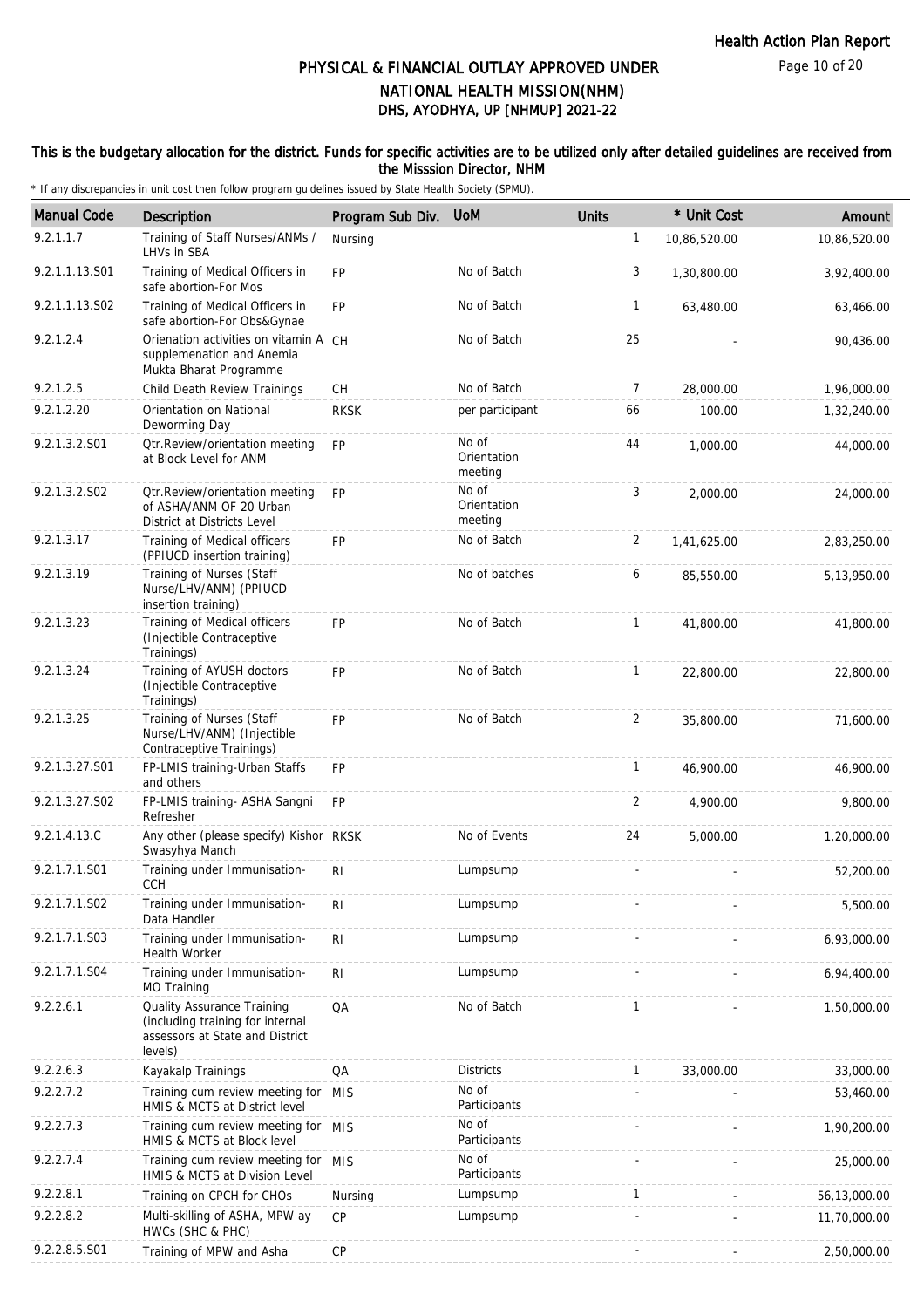Page 11 of 20

# DHS, AYODHYA, UP [NHMUP] 2021-22 PHYSICAL & FINANCIAL OUTLAY APPROVED UNDER NATIONAL HEALTH MISSION(NHM)

#### This is the budgetary allocation for the district. Funds for specific activities are to be utilized only after detailed guidelines are received from the Misssion Director, NHM

| <b>Manual Code</b> | Description                                                                                                                           | Program Sub Div. | <b>UoM</b>         | <b>Units</b> | * Unit Cost | Amount       |
|--------------------|---------------------------------------------------------------------------------------------------------------------------------------|------------------|--------------------|--------------|-------------|--------------|
| 9.2.2.8.5.S02      | Training of MO and SN                                                                                                                 | CP               |                    |              |             | 4,37,500.00  |
| 9.2.2.8.5.S03      | Cost of Yoga Sessions                                                                                                                 | <b>CP</b>        |                    |              |             | 3,73,500.00  |
| 9.2.3.1.5          | Data Managers (2days)                                                                                                                 | CD-IDSP          |                    |              |             | 18,400.00    |
| 9.2.3.2.1          | Training / Capacity Building<br>(Malaria)                                                                                             | CD-NVBDCP        |                    |              |             | 46,200.00    |
| 9.5.3.2.6          | Training/sensitization of district<br>level officers on ELF and drug<br>distributors including peripheral<br>health workers (AES/ JE) | CD-NVBDCP        |                    |              |             | 2,85,900.00  |
| 9.2.3.4.1          | Trainings under RNTCP                                                                                                                 | CD-RNTCP         |                    |              |             | 3,20,000.00  |
| 9.2.3.4.2          | CME (Medical Colleges)                                                                                                                | CD-RNTCP         |                    |              |             | 50,000.00    |
| 9.2.3.5.5          | 1 day training of DEO of the<br>Treatment sites (MTC/TCs)                                                                             | CD-NVHCP         |                    |              |             | 3,000.00     |
| 9.2.4.2.1          | Training of PHC Medical Officers,<br>Nurses, Paramedical Workers &<br>Other Health Staff working<br>under NMHP                        | NCD-NMHP         | No of Distrcts     | $\mathbf{1}$ |             | 50,000.00    |
| 9.2.4.3.1          | Training of doctors and staff at<br>DH Level under NPHCE                                                                              | NCD-NPHCE        |                    | $\mathbf{1}$ |             | 40,000.00    |
| 9.2.4.4.1          | Trainings for District Tobacco<br><b>Control Centre</b>                                                                               | NCD-NTCP         |                    | 1            |             | 1,00,000.00  |
| 9.2.4.5.2          | District NCD Cell                                                                                                                     | NCD-NPCDCS       |                    | $\mathbf{1}$ |             | 2,00,000.00  |
| 9.2.4.9            | Trainings of Medical Officers,<br>Health Workers and Programme<br>officers under NPCCHH                                               | NCD-NPCCHH       |                    | 1            |             | 70,000.00    |
| 9.5.29.13.S04.02   | Scaling up Nurse Mentoring<br>Program Honorarium                                                                                      | Nursing          |                    | $\mathbf{1}$ |             | 5,40,000.00  |
| 9.5.29.13.S04.03   | Scaling up Nurse Mentoring<br>Program Yearly TA DA                                                                                    | Nursing          |                    | $\mathbf{1}$ |             | 33,000.00    |
| 9.5.29.13.S04.04   | Scaling up Nurse Mentoring<br>Program Register                                                                                        | Nursing          |                    | $\mathbf{1}$ |             | 2,750.00     |
| 9.5.29.13.S04.07   | Scaling up Nurse Mentoring<br>Program Divisional Dakshta<br>Training                                                                  | Nursing          |                    | $\mathbf{1}$ |             | 1,60,000.00  |
| 9.2.3.6.1          | Trainings of Medical Officers and CD-NRCP<br>Health Workers under NRCP                                                                |                  |                    |              |             | 72,450.00    |
| 9.1.4.2.S05        | <b>Nurse Mentor</b>                                                                                                                   | Nursing          |                    | 1            |             | 13,55,880.00 |
| 10.1.1.S01         | Community Base Maternal death MH<br>Review                                                                                            |                  | No of CBMDR        | 148          |             | 88,800.00    |
| 10.1.1.S02         | Incentive for 1st Responder<br>Maternal Death                                                                                         | MН               | No of<br>Responder | 44           |             | 44,000.00    |
| 10.1.2             | Child Death Review                                                                                                                    | CH               | No of Distrcts     | $\mathbf{1}$ |             | 9,20,550.00  |
| 10.2.4             | Microfilaria Survey - Lymphatic<br>Filariasis                                                                                         | CD-NVBDCP        |                    |              |             | 50,000.00    |
| 10.2.5             | Monitoring & Evaluation (Post<br>MDA assessment by medical<br>colleges (Govt. & private)/ICMR<br>institutions)                        | CD-NVBDCP        |                    |              |             | 15,000.00    |
| 10.3.1.2           | Sentinel surveillance Hospital<br>recurrent                                                                                           | CD-NVBDCP        |                    |              |             | 1.00.000.00  |
| 11.1.2.4.S01       | Celebration of New Born Care<br>Week                                                                                                  | <b>IEC</b>       | No of Distrcts     |              | 25,000.00   | 25,000.00    |
| 11.1.2.4.S02       | Celebration of Breastfeeding<br>Week                                                                                                  | <b>IEC</b>       |                    |              | 40,000.00   | 40,000.00    |
| 11.2.1.1           | Media Mix of Mid Media/ Mass<br>Media                                                                                                 | <b>IEC</b>       |                    | 12           |             | 65,000.00    |
| 11.1.3.1           | Media Mix of Mid Media/ Mass<br>Media                                                                                                 | <b>IEC</b>       |                    |              |             | 33,000.00    |
| 11.1.3.3           | IEC & promotional activities for<br>World Population Day                                                                              | FP               | No of Events       | 12           |             | 1,79,000.00  |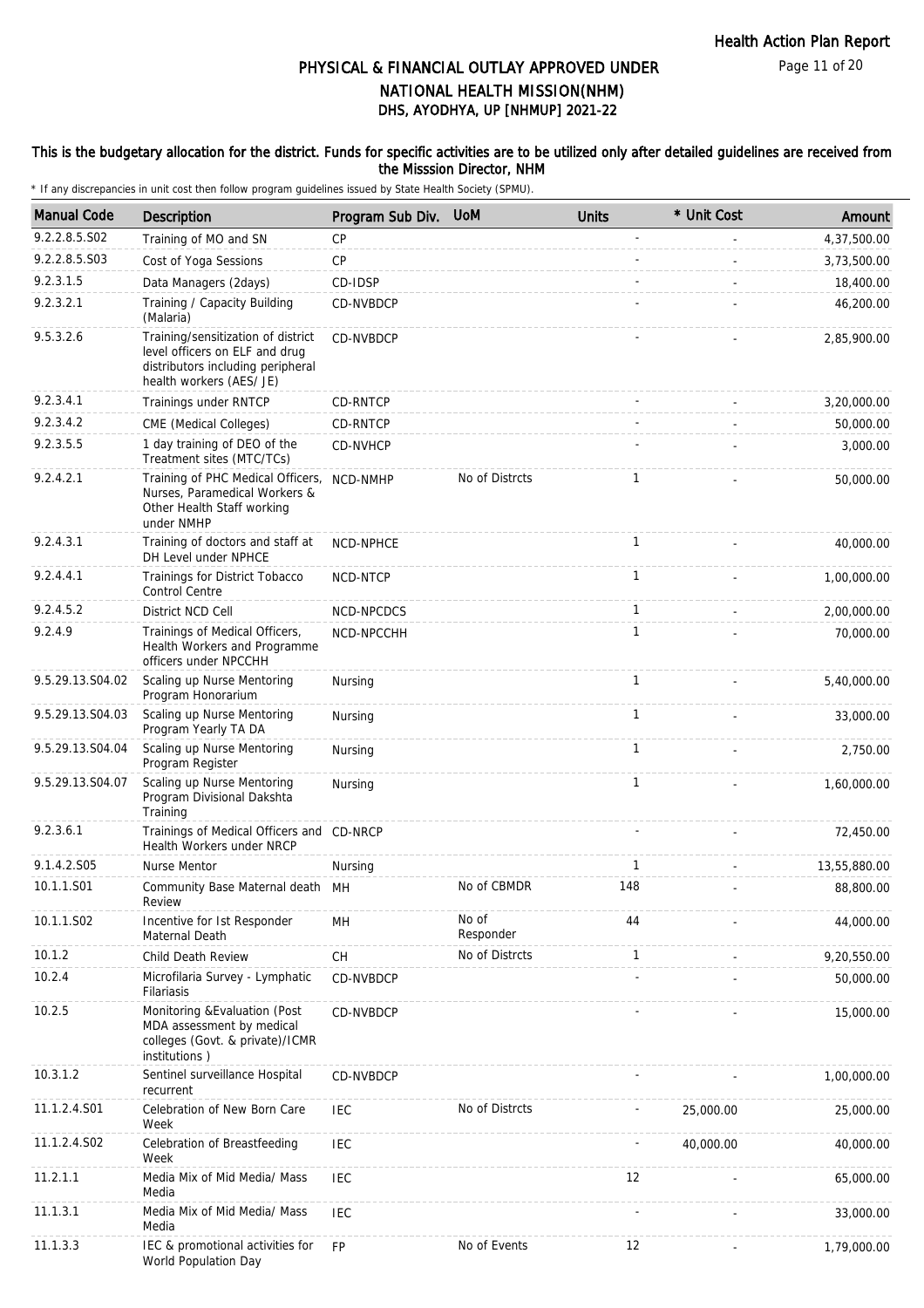Page 12 of 20

# DHS, AYODHYA, UP [NHMUP] 2021-22 PHYSICAL & FINANCIAL OUTLAY APPROVED UNDER NATIONAL HEALTH MISSION(NHM)

### This is the budgetary allocation for the district. Funds for specific activities are to be utilized only after detailed guidelines are received from the Misssion Director, NHM

| <b>Manual Code</b> | <b>Description</b>                                                                                                                                          | Program Sub Div.  | <b>UoM</b>       | <b>Units</b> | * Unit Cost | Amount        |
|--------------------|-------------------------------------------------------------------------------------------------------------------------------------------------------------|-------------------|------------------|--------------|-------------|---------------|
|                    | celebration                                                                                                                                                 |                   |                  |              |             |               |
| 11.1.3.4           | IEC & promotional activities for<br>Vasectomy Fortnight celebration                                                                                         | <b>FP</b>         | No of Events     | 12           |             | 1,19,000.00   |
| 11.1.3.6           | Any Other IEC/BCC activities FP                                                                                                                             | <b>IEC</b>        |                  |              |             | 21,920.00     |
| 11.1.5.2           | Any other IEC/BCC activities<br>(Wall Painting, Banner & Poster)                                                                                            | R <sub>l</sub>    | Lumpsump         |              |             | 2,36,070.00   |
| 11.1.6.1.S01       | Creating awareness on declining<br>sex ratio issue (PNDT)- Block<br>Level                                                                                   | <b>FP</b>         | No of Events     | 11           | 10,000.00   | 1,10,000.00   |
| 11.1.6.1.S02       | Creating awareness on declining FP<br>sex ratio issue (PNDT)- District<br>Level                                                                             |                   | No of Events     | $\mathbf{1}$ | 25,000.00   | 25,000.00     |
| 11.1.6.1.S03       | Creating awareness on declining FP<br>sex ratio issue (PNDT)-Division<br>Level                                                                              |                   | No of Events     | $\mathbf{1}$ | 50,000.00   | 50,000.00     |
| 11.1.7.1           | Health Education & Publicity for<br><b>NIDDCP</b>                                                                                                           | NCD-NIDDCP        | <b>Districts</b> |              |             | 13,000.00     |
| 11.10.1.S04        | <b>VBD Promotional Activities</b>                                                                                                                           | <b>BLOOD CELL</b> |                  |              |             | 30,000.00     |
| 11.2.4             | IEC activities for Health &<br>Wellness centre (H&WC)                                                                                                       | <b>CP</b>         |                  |              |             | 41,75,000.00  |
| 11.3.4             | IEC/BCC under NRCP: Rabies<br>Awareness and DO'S and Don'ts<br>in the event of Animal Bites                                                                 | CD-NRCP           |                  |              |             | 3,79,684.00   |
| 11.3.6             | <b>IEC/BCC under NVHCP</b>                                                                                                                                  | CD-NVHCP          |                  |              |             | 40,000.00     |
| 11.4.6             | IEC/BCC under NOHP                                                                                                                                          | NCD-NPCDCS        |                  | 1            |             | 5,00,000.00   |
| 11.4.7             | <b>IEC on Climate Sensitive</b><br>Diseases at Block, District and<br>State level - Air pollution, Heat<br>and other relevant Climate<br>Sensitive diseases | NCD-NPCCHH        |                  | $\mathbf{1}$ |             | 1,00,000.00   |
| 11.2.7.4           | Places covered with hoardings/<br>bill boards/ signage etc.                                                                                                 | IEC               |                  |              | 4,500.00    | 5,94,000.00   |
| 11.2.7.5           | Usage of Folk media such as<br>Nukkad Natak/ mobile audio<br>visual services/ local radio etc.                                                              | <b>IEC</b>        |                  |              |             | 1,98,000.00   |
| 11.2.7.7           | State-level IEC Campaigns/Other IEC<br><b>IEC Campaigns</b>                                                                                                 |                   |                  |              |             | 2,85,000.00   |
| 11.3.1.1           | <b>IEC/BCC</b> for Malaria                                                                                                                                  | CD-NVBDCP         |                  |              |             | 35,000.00     |
| 11.3.1.2           | IEC/BCC for Social mobilization<br>(Dengue and Chikungunya)                                                                                                 | CD-NVBDCP         |                  |              |             | 20,000.00     |
| 11.3.1.3           | IEC/BCC specific to J.E. in<br>endemic areas                                                                                                                | CD-NVBDCP         |                  |              |             | 50,000.00     |
| 11.3.1.4           | Specific IEC/BCC for Lymphatic<br>Filariasis                                                                                                                | CD-NVBDCP         |                  |              |             | 4, 13, 262.00 |
| 11.3.2.1           | IEC/BCC: Mass media, Outdoor<br>media, Rural media, Advocacy<br>media for NLEP                                                                              | CD-NLEP           |                  |              |             | 98,000.00     |
| 11.3.3.1           | ACSM (State & district)                                                                                                                                     | CD-RNTCP          |                  |              |             | 1,50,000.00   |
| 11.3.3.2           | TB Harega Desh Jeetega<br>Compaign                                                                                                                          | CD-RNTCP          |                  |              |             | 80,000.00     |
| 11.4.2.1           | Translation of IEC material and<br>distribution                                                                                                             | NCD-NMHP          | No of Distrcts   | $\mathbf{1}$ |             | 4,00,000.00   |
| 11.4.3.2           | Celebration of days-ie<br>International Day for older<br>persons                                                                                            | NCD-NPHCE         |                  | $\mathbf{1}$ |             | 2,00,000.00   |
| 11.4.4.1           | <b>IEC/SBCC for NTCP</b>                                                                                                                                    | NCD-NTCP          |                  | $\mathbf{1}$ |             | 7,00,000.00   |
| 11.4.5.2           | IEC/BCC for District NCD Cell                                                                                                                               | NCD-NPCDCS        | No of Distrcts   | $\mathbf{1}$ |             | 3,00,000.00   |
| 11.4.9.1.1         | <b>IEC for NPPCD</b>                                                                                                                                        | NCD-NPPCD         | Lumpsump         |              |             | 1,00,000.00   |
| 11.2.7.2           | <b>Targeting Naturally Occurring</b><br>Gathering of People/ Health                                                                                         | <b>IEC</b>        |                  |              |             | 5,91,000.00   |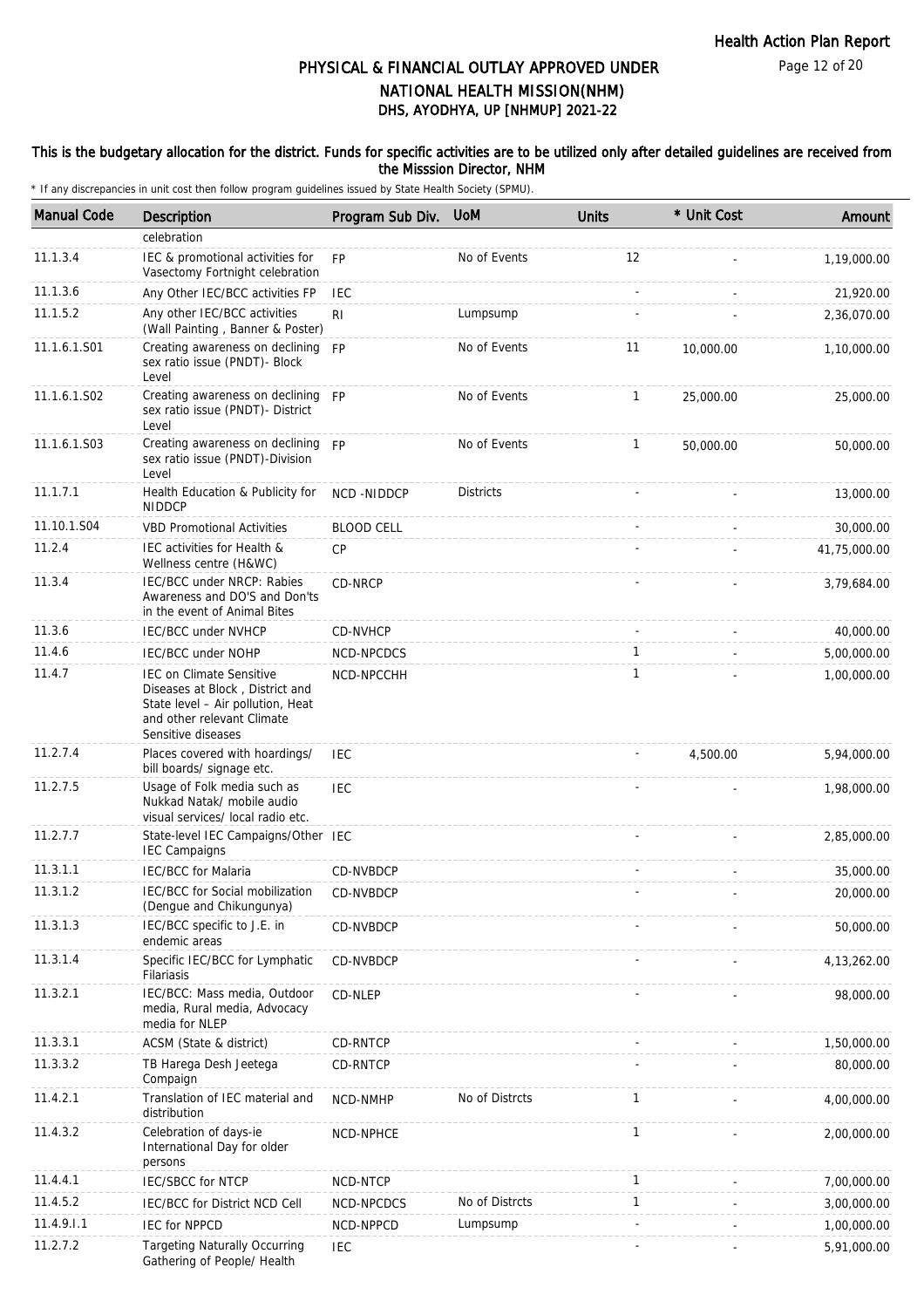Page 13 of 20

# DHS, AYODHYA, UP [NHMUP] 2021-22 PHYSICAL & FINANCIAL OUTLAY APPROVED UNDER NATIONAL HEALTH MISSION(NHM)

### This is the budgetary allocation for the district. Funds for specific activities are to be utilized only after detailed guidelines are received from the Misssion Director, NHM

| <b>Manual Code</b> | <b>Description</b>                                                                                                                                         | Program Sub Div.  | <b>UoM</b>                  | <b>Units</b> | * Unit Cost | Amount       |
|--------------------|------------------------------------------------------------------------------------------------------------------------------------------------------------|-------------------|-----------------------------|--------------|-------------|--------------|
|                    | Mela                                                                                                                                                       |                   |                             |              |             |              |
| 11.4.10.1          | IEC for DH                                                                                                                                                 | NCD-NPCDCS        |                             | $\mathbf{1}$ |             | 1,00,000.00  |
| 12.1.1.1           | Printing of MDR formats                                                                                                                                    | MН                | No of format                | 170          |             | 5,100.00     |
| 12.1.1.2           | Printing of MCP cards, safe<br>motherhood booklets etc.                                                                                                    | MH                | No of MCP<br>card           | 85800        |             | 14,58,600.00 |
| 12.1.1.3           | Printing of labor room registers<br>and casesheets/ LaQshya related<br>printing                                                                            | MH                | No of Case<br>sheet         | 37400        |             | 3,74,000.00  |
| 12.1.1.4           | Printing cost for MAA<br>programme                                                                                                                         | <b>CH</b>         | No of Distrcts              | 1            |             | 27,492.00    |
| 12.1.1.5           | Any other (Printing of CAC<br>Format)                                                                                                                      | FP                | No of format                | 250          |             | 37,500.00    |
| 12.1.2.4           | Printing of Child Death Review<br>formats                                                                                                                  | <b>CH</b>         | No of format                | 84135        |             | 42,068.00    |
| 12.1.2.5           | Printing of compliance cards and CH<br>reporting formats for National<br>Iron Plus Initiative-for 6-59<br>months age group and for 5-10<br>years age group |                   | No of Register<br>/ Formats | $\mathbf{1}$ |             | 29,783.00    |
| 12.1.2.6           | Printing of IEC materials and<br>reporting formats etc. for<br>National Deworming Day                                                                      | <b>RKSK</b>       |                             | 12158        |             | 3,46,365.00  |
| 12.1.2.7           | Printing of IEC Materials and<br>monitoring formats for IDCF                                                                                               | CН                | No of Distrcts              | 1            |             | 1,18,000.00  |
| 12.1.2.10          | Printing (SNCU data<br>management)                                                                                                                         | CH                | No of Units                 | 2            |             | 2,00,000.00  |
| 12.1.2.11          | Printing of HBNC referral cards<br>and other formats                                                                                                       | <b>CH</b>         | No of format                | 530739       |             | 2,65,370.00  |
| 12.1.3.3           | Printing of FP Manuals,<br>Guidelines, etc.                                                                                                                | FP                | Lumpsump                    | 1            |             | 1,71,205.00  |
| 12.1.6.1           | Printing and dissemination of<br>Immunization cards, tally sheets,<br>monitoring forms etc.                                                                | R <sub>l</sub>    | No of<br>Benificieries      | 88152        |             | 8,81,520.00  |
| 12.3.4             | Printing for formats/registers<br>under NVHCP                                                                                                              | CD-NVHCP          |                             |              |             | 11,000.00    |
| 12.3.5.1           | Printing of form P,L, S under<br>IDSP progrm                                                                                                               | CD-IDSP           |                             |              |             | 40,456.00    |
| 12.3.6             | Printing fo formats for<br>monitoring and surrveilence<br><b>NRCP</b>                                                                                      | CD-NRCP           |                             |              |             | 39,693.00    |
| 12.2.8.S02         | Printing of Sub Centre and<br><b>VHSNC Register</b>                                                                                                        | <b>CP</b>         |                             |              |             | 1,71,240.00  |
| 12.2.2.1           | Printing of ASHA diary                                                                                                                                     | CP                | No of ASHA &<br>AF          |              |             | 4,34,175.00  |
| 12.2.2.2           | Printing of ASHA Modules and<br>formats                                                                                                                    | CP                | Lumpsump                    |              |             | 69,375.00    |
| 12.2.2.3           | Printing of CBAC format                                                                                                                                    | CP                |                             |              |             | 17,85,150.00 |
| 12.2.3.1           | Printing of cards for screening of<br>children for hemoglobinopathies                                                                                      | <b>BLOOD CELL</b> | Lumpsump                    |              |             | 25,000.00    |
| 12.2.4.1           | Printing of HMIS Formats                                                                                                                                   | <b>MIS</b>        | Lumpsump                    |              |             | 67,410.00    |
| 12.2.4.3           | Printing of MCTS follow-up<br>formats/ services due list/ work<br>plan                                                                                     | <b>MIS</b>        | No of ASHA                  | 2556         |             | 92,012.00    |
| 12.2.5.1           | Printing Activites for Ayushman<br>Bharat H&WC                                                                                                             | <b>CP</b>         | No.of Register              |              |             | 17,550.00    |
| 12.3.1.1           | Printing of forms/registers for<br>Lymphatic Filariasis                                                                                                    | CD-NVBDCP         |                             |              |             | 1,53,996.00  |
| 12.3.1.3           | Printing of recording and<br>reporting forms/registers for<br>Malaria                                                                                      | CD-NVBDCP         |                             |              |             | 25,000.00    |
| 12.3.2.1           | Printing works                                                                                                                                             | CD-NLEP           |                             |              |             | 25,000.00    |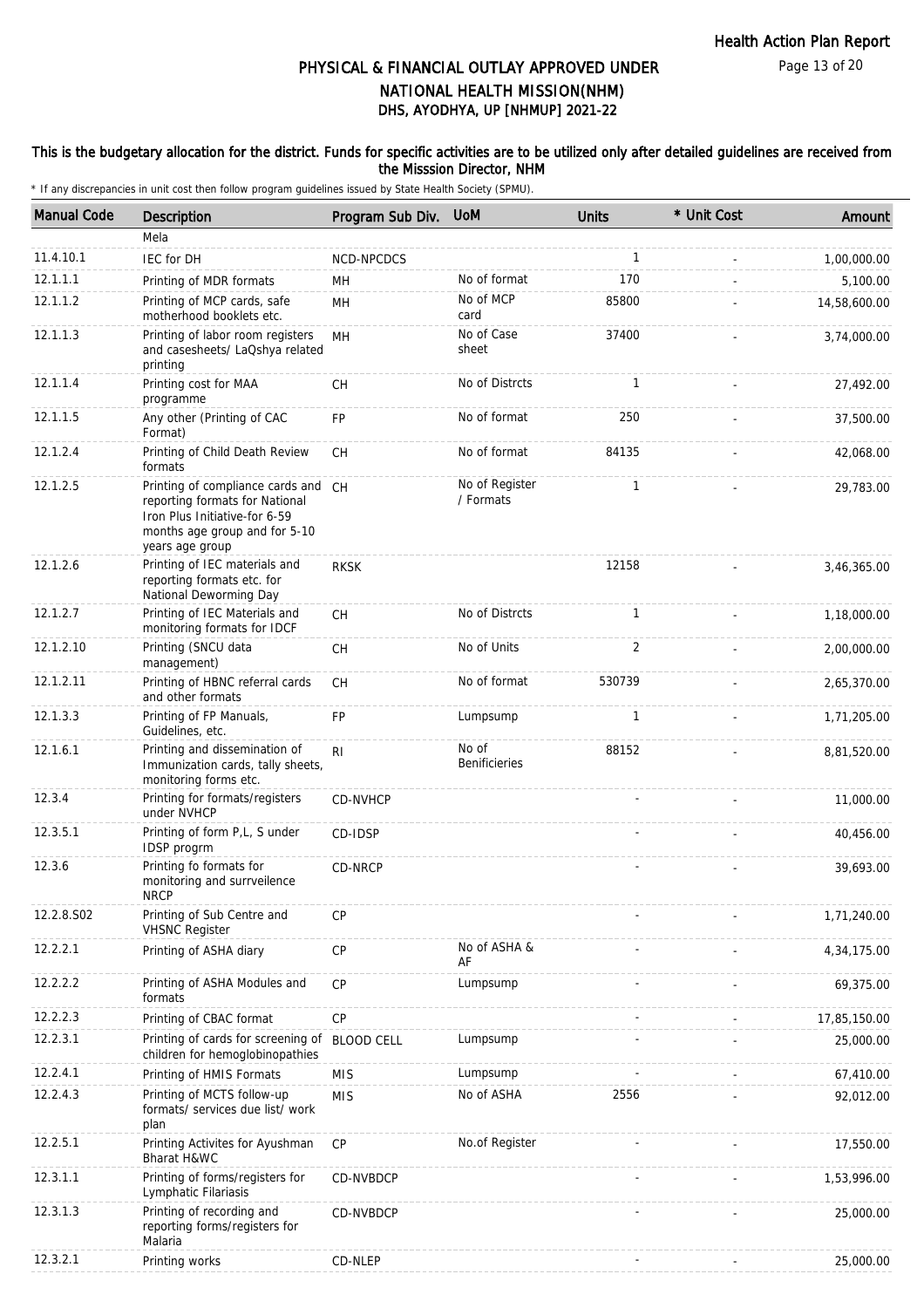Page 14 of 20

# DHS, AYODHYA, UP [NHMUP] 2021-22 PHYSICAL & FINANCIAL OUTLAY APPROVED UNDER NATIONAL HEALTH MISSION(NHM)

### This is the budgetary allocation for the district. Funds for specific activities are to be utilized only after detailed guidelines are received from the Misssion Director, NHM

| <b>Manual Code</b> | <b>Description</b>                                                                                                  | Program Sub Div. | <b>UoM</b>             | <b>Units</b>   | * Unit Cost | Amount        |
|--------------------|---------------------------------------------------------------------------------------------------------------------|------------------|------------------------|----------------|-------------|---------------|
| 12.3.3.1           | Printing (ACSM)                                                                                                     | CD-RNTCP         |                        | $\overline{a}$ |             | 3,50,000.00   |
| 12.3.3.2           | Printing                                                                                                            | CD-RNTCP         |                        |                |             | 2,80,000.00   |
| 12.4.4.1           | Printing of Challan Books under<br><b>NTCP</b>                                                                      | NCD-NTCP         |                        | 1              |             | 21,000.00     |
| 12.4.5.1           | Patient referral cards at PHC<br>Level                                                                              | NCD-NPCDCS       | No of PHC              | 1              |             | 97,500.00     |
| 12.4.5.2           | Patient referral cards at Sub-<br>centre level                                                                      | NCD-NPCDCS       |                        |                |             | 3, 18, 750.00 |
| 13.1.1.6           | Any Other                                                                                                           | QA               |                        | $\mathbf{1}$   |             | 3,00,000.00   |
| 13.1.3             | Quality Assurance Certifications,<br>Re-certification (National & State<br>Certification) under NQAS                | QA               |                        | $\mathbf{1}$   |             | 2,06,000.00   |
| 13.2.1             | Assessments                                                                                                         | QA               | No of Units            |                | 8,000.00    | 24,000.00     |
| 13.2.2             | Kayakalp Awards                                                                                                     | QA               |                        | 12             |             | 10,00,000.00  |
| 14.1.1.3.S03       | District Logistic Manager                                                                                           | <b>FP</b>        |                        | 1              |             | 4,63,050.00   |
| 14.2.3.S01         | Implementation of FP-LMIS<br>Division- Transportation Cost                                                          | FP               | Yearly                 | 1              | 1,61,555.00 | 1,61,555.00   |
| 14.2.3.S02         | Implementation of FP-LMIS<br>District-Transportation Cost                                                           | <b>FP</b>        | Yearly                 | 1              | 74,973.00   | 74,973.00     |
| 14.2.4.1           | Alternative vaccine delivery in<br>hard to reach areas                                                              | R <sub>l</sub>   | No of Session          | 1380           | 200.00      | 2,76,000.00   |
| 14.2.5             | Alternative Vaccine Delivery in<br>other areas                                                                      | R <sub>l</sub>   | No of Session          | 30576          | 90.00       | 27,51,840.00  |
| 14.2.6             | POL for vaccine delivery from<br>State to district and from district<br>to PHC/CHCs                                 | RI               | <b>Districts</b>       | $\mathbf{1}$   | 2,00,000.00 | 2,00,000.00   |
| 14.2.7             | Cold chain maintenance                                                                                              | RI               | No of Points           |                |             | 88,000.00     |
| 14.2.11            | Vehicle Hiring (NTEP)                                                                                               | CD-RNTCP         |                        |                |             | 1,20,000.00   |
| 14.2.13            | Sample transportation cost<br>under NVHCP                                                                           | CD-NVHCP         |                        |                |             | 12,000.00     |
| 14.2.14.S01        | Other Oprational Cost for State,<br>Regional and District Drug Ware<br>Houses                                       | RI.              |                        |                |             | 14,25,148.00  |
| 15.4.2             | Reimbursement for cataract<br>operation for NGO and Private<br>Practitioners                                        | <b>NCD-NPCB</b>  | No of Cases            |                |             | 30,45,360.00  |
| 15.3.3.3           | Private Provider Incentive                                                                                          | CD-RNTCP         |                        |                |             | 7,52,000.00   |
| 15.3.1.2           | Inter-sectoral convergence                                                                                          | CD-NVBDCP        |                        |                |             | 7,000.00      |
| 16.1.1.1.1         | State                                                                                                               | <b>PM</b>        |                        | 35             |             | 10,500.00     |
| 16.1.1.4           | Prepare detailed operational plan RBSK<br>for RBSK across districts<br>(including cost of plan)                     |                  | No of Block            | 11             | 500.00      | 5,500.00      |
| 16.1.1.6           | To develop micro plan at sub-<br>centre level                                                                       | RI               | No of Sub<br>Centre    | 246            | 100.00      | 24,600.00     |
| 16.1.1.7           | For consolidation of micro plans<br>at block level                                                                  | R <sub>l</sub>   | No of Block            | 14             | 1,000.00    | 14,000.00     |
| 16.1.1.9           | Others (Laptop and mobility<br>support for Dist. MI&E Officer)                                                      | <b>MIS</b>       |                        |                |             | 56,400.00     |
| 16.1.2.1.6         | Review meetings/ workshops<br>under RKSK                                                                            | <b>RKSK</b>      |                        | 4              |             | 32,000.00     |
| 16.1.2.1.7         | RBSK Convergence/Monitoring<br>meetings                                                                             | <b>RBSK</b>      | No of<br>Meetings      | 3              | 500.00      | 16,500.00     |
| 16.1.2.1.14        | Quarterly review meetings<br>exclusive for RI at district level<br>with Block MOs, CDPO, and<br>other stake holders | RI               | No. of<br>Participants | 240            |             | 24,000.00     |
| 16.1.2.1.15        | Quarterly review meetings<br>exclusive for RI at block level                                                        | RI               | Lumpsump               |                |             | 46,000.00     |
| 16.1.2.1.16        | <b>IDSP Meetings</b>                                                                                                | CD-IDSP          |                        |                |             | 16,000.00     |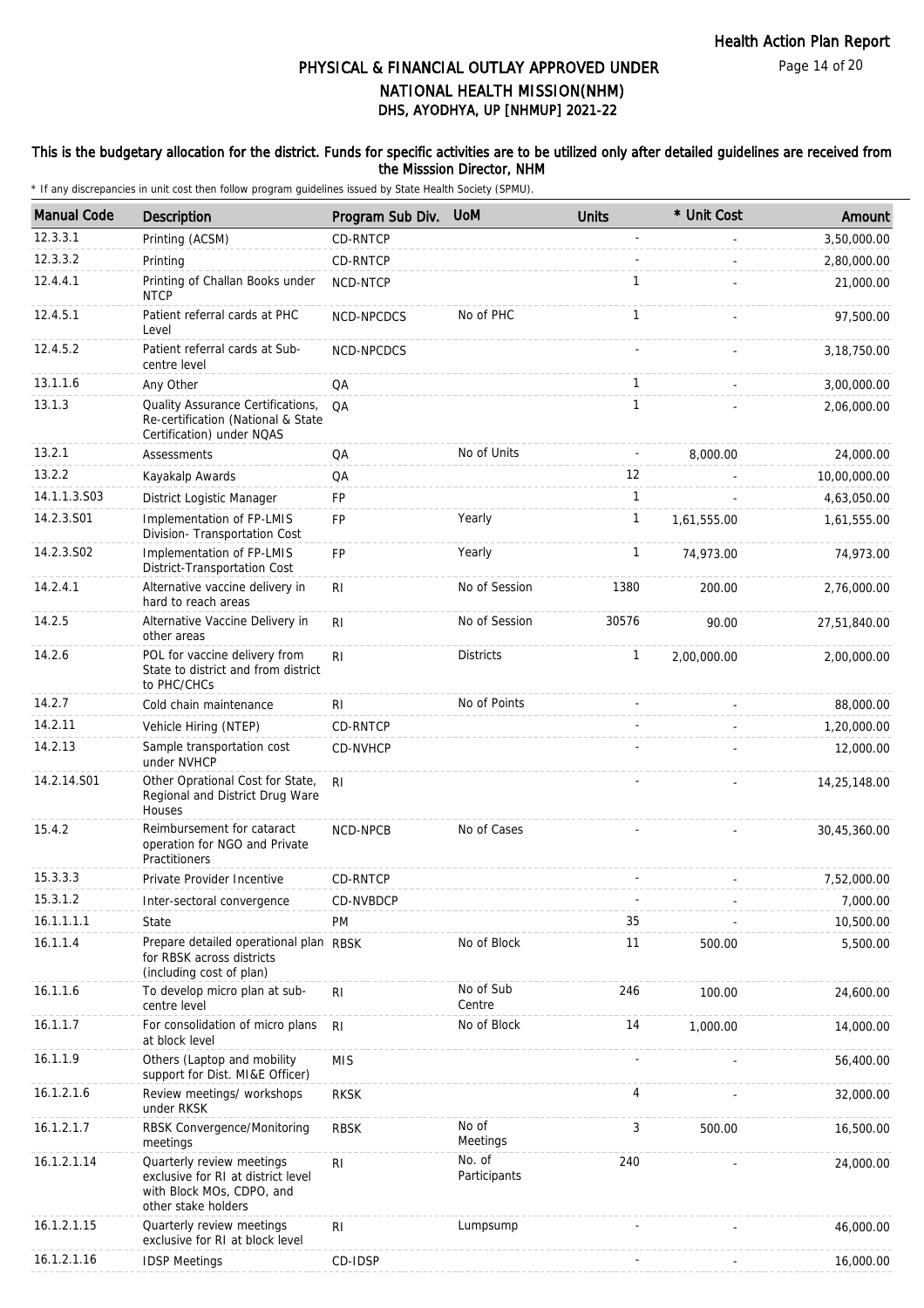Page 15 of 20

### DHS, AYODHYA, UP [NHMUP] 2021-22 PHYSICAL & FINANCIAL OUTLAY APPROVED UNDER NATIONAL HEALTH MISSION(NHM)

#### This is the budgetary allocation for the district. Funds for specific activities are to be utilized only after detailed guidelines are received from the Misssion Director, NHM

| <b>Manual Code</b> | Description                                                                                                                         | Program Sub Div. | <b>UoM</b>                                              | <b>Units</b>   | * Unit Cost | Amount       |
|--------------------|-------------------------------------------------------------------------------------------------------------------------------------|------------------|---------------------------------------------------------|----------------|-------------|--------------|
| 16.1.2.1.17        | State Task Force, State<br><b>Technical Advisory Committee</b><br>meeting, District coordination<br>meeting (Lymphatic Filariasis)  | CD-NVBDCP        |                                                         |                |             | 60,000.00    |
| 16.1.2.1.21        | Medical Colleges (Any meetings)                                                                                                     | CD-RNTCP         |                                                         |                |             | 10,000.00    |
| 16.1.2.1.22        | Monthly meeting with the<br>hospital staff                                                                                          | NCD-NTCP         |                                                         | $\mathbf{1}$   |             | 48,000.00    |
| 16.1.2.1.24        | Sensitization workshop/ Meeting<br>of the State Program Officers<br>and District level Health Officers                              | NCD-NPCCHH       |                                                         | $\mathbf{1}$   |             | 25,000.00    |
| 16.1.2.1.28.S01    | District Level MDR Review<br>Meeting                                                                                                | MH               | No of District<br>level MDR<br>meetings                 | 6              |             | 18,000.00    |
| 16.1.2.1.28.S02    | Divisional Level MDR Review<br>Meeting                                                                                              | MH               | No of<br>Divisional<br>Level MDR<br>Meetings            | $\overline{4}$ |             | 40,000.00    |
| 16.1.2.2.3         | State/ District Quality Assurance<br>Unit (Monitoring & Supervision)                                                                | QA               |                                                         |                |             | 7,80,000.00  |
| 16.1.2.2.8         | Monitoring & Supervision<br>(Lymphatic Filariasis)                                                                                  | CD-NVBDCP        |                                                         |                |             | 60,000.00    |
| 16.1.2.2.12        | District NCD Cell                                                                                                                   | NCD-NPCDCS       |                                                         | $\mathbf{1}$   |             | 2,00,000.00  |
| 16.1.2.2.13        | Supervision and Monitoring                                                                                                          | CD-RNTCP         |                                                         |                |             | 5,00,000.00  |
| 16.1.2.2.16        | Monitoring and Surveillance<br>(review meetings, Travel) under<br><b>NRCP</b>                                                       | CD-NRCP          |                                                         |                |             | 50,000.00    |
| 16.1.2.S01         | Operational Cost and Mobilty<br>Support for District FPLMIS<br>Managers                                                             | <b>FP</b>        | <b>Districts</b>                                        | $\mathbf{1}$   |             | 1,20,000.00  |
| 16.1.3.1.1         | Mobility Support for SPMU/State                                                                                                     | ME               |                                                         |                |             | 1,14,000.00  |
| 16.1.3.1.2         | Mobility and communication<br>support for RKSK district<br>coordinator/ consultant                                                  | <b>RKSK</b>      | No of Visits                                            | 1              | 300.00      | 31,800.00    |
| 16.1.3.1.4         | Mobility Costs for ASHA<br>Resource Centre/ASHA<br>Mentoring Group (Kindly Specify)                                                 | <b>CP</b>        |                                                         |                |             | 7,10,000.00  |
| 16.1.3.1.9         | Mobility support for Rapid<br>Response Team                                                                                         | CD-NVBDCP        |                                                         |                |             | 81,000.00    |
| 16.1.3.1.13        | Vehicle Operation (POL) (NTEP)                                                                                                      | CD-RNTCP         |                                                         |                |             | 9,90,000.00  |
| 16.1.3.1.14        | Vehicle hiring (NTEP)                                                                                                               | CD-RNTCP         |                                                         |                |             | 5,94,000.00  |
| 16.1.3.1.18.2      | Hiring of Operational Vehicle<br>under NTCP                                                                                         | NCD-NTCP         |                                                         | 1              |             | 4,80,000.00  |
| 16.1.3.2.1         | Zonal Entomological units                                                                                                           | CD-NVBDCP        |                                                         |                |             | 5,00,000.00  |
| 16.1.3.3.1         | PM activities for World<br>Population Day' celebration<br>(Only mobility cost): funds<br>earmarked for district level<br>activities | <b>FP</b>        | No of Events                                            | 1              | 20,000.00   | 20,000.00    |
| 16.1.3.3.2         | PM activities for Vasectomy<br>Fortnight celebration (Only<br>mobility cost): funds earmarked<br>for district level activities      | <b>FP</b>        | No of Events                                            | 1              | 5,000.00    | 5,000.00     |
| 16.1.3.3.3.S01     | Mobility Support for District -<br>M&E                                                                                              | ME               | 02 Taxis hired<br>at Dist. for SS<br>@33000/Vehic<br>le | 36             | 33,000.00   | 11,88,000.00 |
| 16.1.3.3.3.S03     | Mobilty Support for CHO TA/DA                                                                                                       | <b>CP</b>        | No. of CHO                                              |                | 500.00      | 6,07,500.00  |
| 16.1.3.3.5         | Mobility Costs for ASHA<br>Resource Centre/ASHA<br>Mentoring Group (Kindly Specify)                                                 | <b>CP</b>        |                                                         |                |             | 10,000.00    |
| 16.1.3.3.7         | Mobility Support for supervision<br>for district level officers.                                                                    | R <sub>l</sub>   | No of Distrcts                                          |                |             | 2,50,000.00  |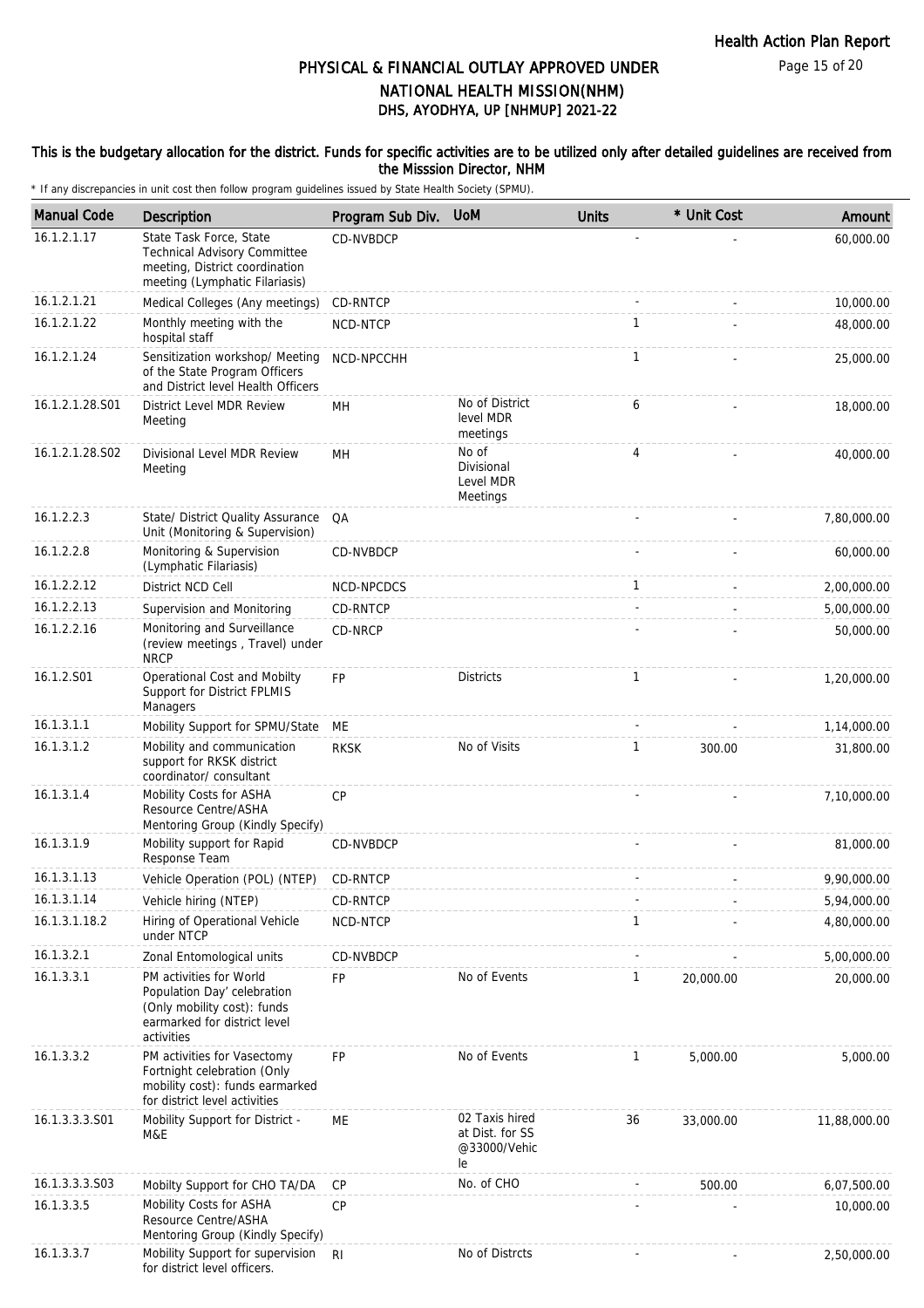Page 16 of 20

## DHS, AYODHYA, UP [NHMUP] 2021-22 PHYSICAL & FINANCIAL OUTLAY APPROVED UNDER NATIONAL HEALTH MISSION(NHM)

#### This is the budgetary allocation for the district. Funds for specific activities are to be utilized only after detailed guidelines are received from the Misssion Director, NHM

| <b>Manual Code</b> | <b>Description</b>                                                                                                                                    | Program Sub Div. | <b>UoM</b>                                                      | <b>Units</b> | * Unit Cost | Amount       |
|--------------------|-------------------------------------------------------------------------------------------------------------------------------------------------------|------------------|-----------------------------------------------------------------|--------------|-------------|--------------|
| 16.1.3.3.8         | MOBILITY: Travel Cost, POL,<br>etc. during outbreak<br>investigations and field visits for<br>monitoring programme activities<br>at DSU on need basis | CD-IDSP          |                                                                 |              |             | 7,20,000.00  |
| 16.1.3.3.9         | Monitoring, Evaluation &<br>Supervision & Epidemic<br>Preparedness (Only Mobility<br>Expenses)                                                        |                  |                                                                 |              |             | 1,98,000.00  |
| 16.1.3.3.10        | Travel expenses - Contractual<br>Staff at District level                                                                                              | CD-NLEP          |                                                                 |              |             | 25,000.00    |
| 16.1.3.3.11        | Mobility Support: District Cell                                                                                                                       | CD-NLEP          |                                                                 |              |             | 1,50,000.00  |
| 16.1.3.3.12        | Medical Colleges (All service<br>delivery to be budgeted under<br>B.30)                                                                               | CD-RNTCP         |                                                                 |              |             | 12,000.00    |
| 16.1.3.3.13        | Miscellaneous/ Travel                                                                                                                                 | NCD-NMHP         |                                                                 | $\mathbf{1}$ |             | 5,00,000.00  |
| 16.1.3.3.14        | <b>Enforcement Squads</b>                                                                                                                             | NCD-NTCP         |                                                                 | $\mathbf{1}$ |             | 10,000.00    |
| 16.1.3.3.16        | District NCD Cell (TA, DA, POL)                                                                                                                       | NCD-NPCDCS       |                                                                 | 1            |             | 2,00,000.00  |
| 16.1.3.3.17.S01    | Mission Parivar Vikas Campaign                                                                                                                        | <b>FP</b>        | No of<br>Campaign                                               | 28           | 1,000.00    | 28,000.00    |
| 16.1.3.3.17.S04    | Mobility Support for District<br>Maternal Health Consultant                                                                                           | MН               | No fo<br>Mentoring &<br>Support visit                           | 12           |             | 1,20,000.00  |
| 16.1.3.4.1         | PM activities for World<br>Population Day' celebration<br>(Only mobility cost): funds<br>earmarked for block level<br>activities                      | <b>FP</b>        | No of Events                                                    | 11           | 1,000.00    | 11,000.00    |
| 16.1.3.4.2         | PM activities for Vasectomy<br>Fortnight celebration (Only<br>mobility cost): funds earmarked<br>for block level activities                           | <b>FP</b>        | No of Events                                                    | 11           | 1,000.00    | 11,000.00    |
| 16.1.3.4.3.S01     | Mobility for Supportive<br>Supervision At Block Level-M&E                                                                                             | ME               | 01 Taxi hired<br>at Block level<br>for SS<br>@33000/Vehic<br>le |              | 33,000.00   | 43,56,000.00 |
| 16.1.3.4.3.S02     | Mobility Support &<br>Commnication cost for BCPM                                                                                                      | <b>CP</b>        | No. of BCPM                                                     |              | 5,100.00    | 6,73,200.00  |
| 16.1.3.4.5.S01     | Communication Cost for HWC<br>Staff                                                                                                                   | <b>CP</b>        |                                                                 |              |             | 5,06,250.00  |
| 16.1.4.1.1         | JSY Administrative Expenses                                                                                                                           | MH               | As per<br><b>Deliveries</b><br>Load                             |              |             | 22,10,560.00 |
| 16.1.4.1.5         | Office expenses on telephone,<br>fax, Broadband Expenses &<br><b>Other Miscellaneous</b><br>Expenditures                                              | CD-IDSP          |                                                                 |              |             | 2,52,000.00  |
| 16.1.4.1.6         | contingency support                                                                                                                                   | CD-NVBDCP        |                                                                 |              |             | 50,000.00    |
| 16.1.4.1.10        | Office Operation (Miscellaneous)                                                                                                                      | CD-RNTCP         |                                                                 |              |             | 3,30,000.00  |
| 16.1.4.1.11        | Tobacco Cessation Centre (TCC): NCD-NTCP<br>Office Expenses                                                                                           |                  |                                                                 | 1            |             | 1,00,000.00  |
| 16.1.4.2.1         | District Quality Assurance Unit<br>(Operational cost)                                                                                                 | QA               |                                                                 |              |             | 9,24,000.00  |
| 16.1.4.2.4         | Office operation & Maintenance - CD-NLEP<br><b>District Cell</b>                                                                                      |                  |                                                                 |              |             | 35,000.00    |
| 16.1.4.2.5         | District Cell - Consumables                                                                                                                           | CD-NLEP          |                                                                 |              |             | 30,000.00    |
| 16.1.4.2.6         | Operational expenses of the<br>district centre : rent, telephone<br>expenses, website etc.                                                            | NCD-NMHP         |                                                                 | 1            |             | 10,000.00    |
| 16.1.4.2.8         | District Tobacco Control Cell<br>(DTCC): Misc./Office Expenses                                                                                        | NCD-NTCP         |                                                                 | $\mathbf{1}$ |             | 5,00,000.00  |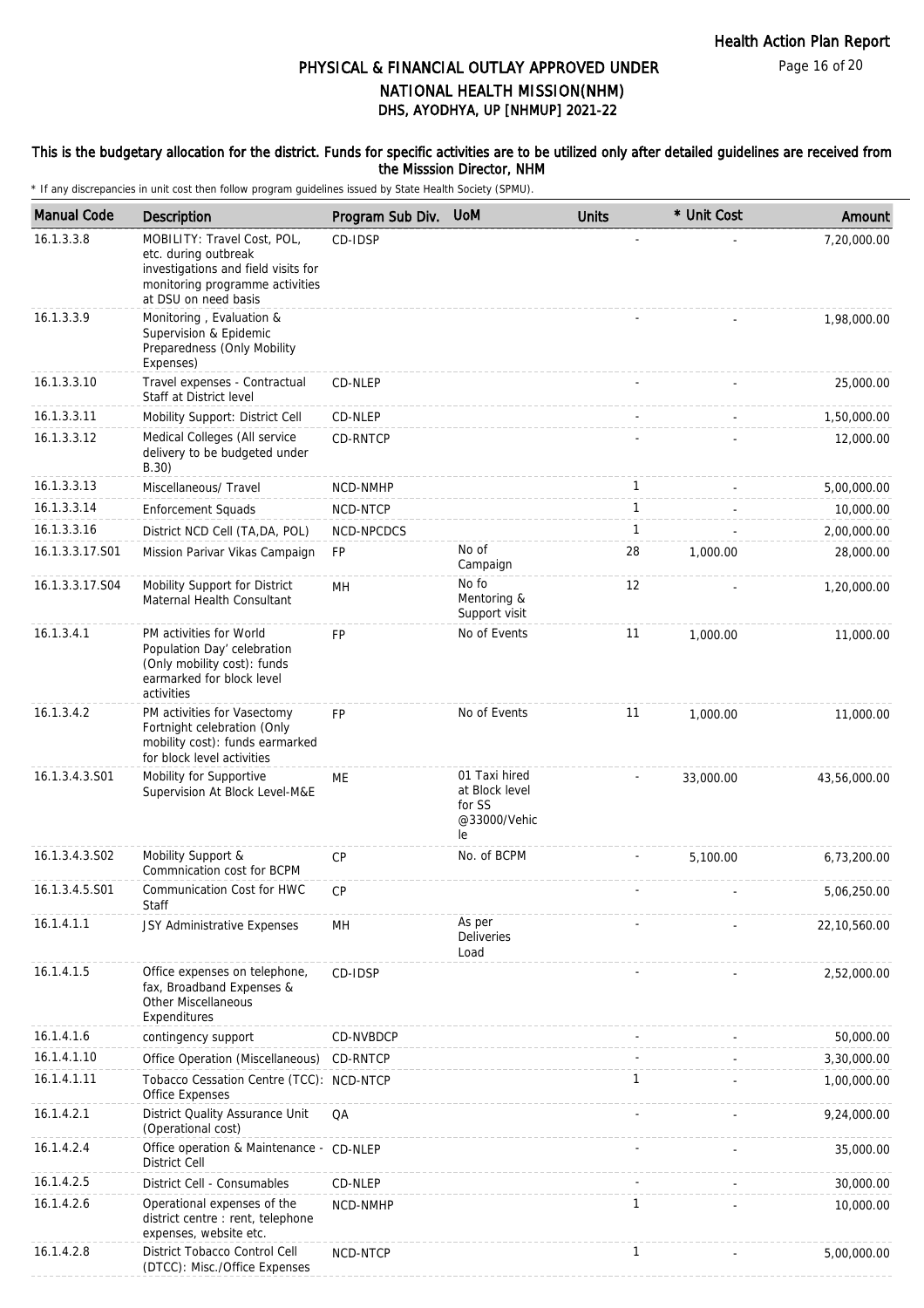Page 17 of 20

# DHS, AYODHYA, UP [NHMUP] 2021-22 PHYSICAL & FINANCIAL OUTLAY APPROVED UNDER NATIONAL HEALTH MISSION(NHM)

### This is the budgetary allocation for the district. Funds for specific activities are to be utilized only after detailed guidelines are received from the Misssion Director, NHM

| <b>Manual Code</b> | Description                                                                                       | Program Sub Div. | <b>UoM</b>                           | <b>Units</b> | * Unit Cost | Amount       |
|--------------------|---------------------------------------------------------------------------------------------------|------------------|--------------------------------------|--------------|-------------|--------------|
| 16.1.4.2.9         | District NCD Cell (Contingency)                                                                   | NCD-NPCDCS       |                                      | 1            |             | 1,00,000.00  |
| 16.1.4.3.1         | SNCU Data management<br>(excluding HR)                                                            | <b>CH</b>        | No of Units                          | 2            | 1,00,000.00 | 1,20,000.00  |
| 16.1.5.2.1         | Minor repairs and AMC of<br>IT/office equipment supplied<br>under IDSP                            | CD-IDSP          |                                      |              |             | 10,000.00    |
| 16.1.5.2.4         | Vehicle Operation (Maintenance)                                                                   | CD-RNTCP         |                                      |              |             | 1,08,000.00  |
| 16.1.5.2.6         | SVHMU: Non-recurring<br>Equipment- (computer, printer<br>photocopier scanner etc)                 | CD-NVHCP         |                                      |              |             | 80,000.00    |
| 16.1.5.3.1         | PM activities under Micronutrient RI<br>Supplementation Programme                                 |                  | Lumpsump                             |              |             | 2,32,000.00  |
| 16.1.5.3.3         | Concurrent Audit system                                                                           | FD               |                                      |              |             | 1,20,000.00  |
| 16.1.5.3.7         | Epidemic preparedness (Dengue<br>& Chikungunya)                                                   | CD-NVBDCP        |                                      |              |             | 50,000.00    |
| 16.1.5.3.16.S05    | <b>DPMU Operational Cost</b>                                                                      | HR               |                                      | 1            |             | 13,76,220.00 |
| 16.1.5.3.16.S06    | <b>BPMU Oprational Cost</b>                                                                       | <b>HR</b>        |                                      | 11           |             | 22,92,048.00 |
| 16.1.5.3.16.S09    | Oprational Cost for RBSK                                                                          | <b>RBSK</b>      | No of DEIC<br>Manager                | $\mathbf{1}$ | 10,000.00   | 10,000.00    |
| 16.1.5.3.16.S10    | Operational cost of RBSK-MHT                                                                      | <b>RBSK</b>      | No of Team                           | 22           | 14,000.00   | 3,08,000.00  |
| 16.1.5.3.16.S15    | Office & Administrative Expence<br>for State & District Rabies<br>Program                         | CD-NRCP          |                                      |              |             | 12,000.00    |
| 16.1.5.3.16.S18    | Office operational cost & other<br>office expences unedr NPCB                                     | NCD-NPCB         |                                      |              |             | 1,00,000.00  |
| 16.1.5.3.16.S22.   | Annual Maint. & operation of<br>WIC/WIF at state and division<br>level under RI                   | R <sub>l</sub>   | No of Points                         | 4            | 40,000.00   | 1,60,000.00  |
| 16.1.5.3.16.S22.   | Electrictity Bill of WIC/WIF at<br>state and division level under RI                              | R <sub>l</sub>   | No of Points                         | 4            | 1,00,000.00 | 4,00,000.00  |
| 16.1.5.3.16.S22.   | Pol & Opex of DG set of Vaccine<br>Storage at state and division<br>level under RI                | R <sub>l</sub>   | No of Points                         |              | 2,00,000.00 | 2,00,000.00  |
| 16.1.5.3.16.S22.   | Pol & Opex of DG set of Vaccine<br>Storage at District level & other<br>Cold Chain Point under RI | R <sub>l</sub>   | <b>Districts</b>                     |              | 1,20,000.00 | 1,20,000.00  |
| 16.1.5.3.16.S25    | Operational Cost for District<br>Maternal Health Consultant                                       | MH               | No of monthly<br>operational<br>cost |              |             | 1,20,000.00  |
| 16.2.1.S01         | Divisional Data Assistant                                                                         | FP               | No of<br>HR/MONTH                    | $\mathbf{1}$ | 25,358.00   | 3,03,830.00  |
| 16.2.1.S02         | Data Entry Operator                                                                               | <b>FP</b>        | No of<br>HR/MONTH                    | 1            | 14,071.00   | 2,55,259.00  |
| 16.2.1.S11         | Contigency District PCPNDT Cell                                                                   | <b>FP</b>        | No of<br>District/Month              | 1            | 5,000.00    | 5,000.00     |
| 16.2.1.S12         | Contigency Division PCPNDT Cell FP                                                                |                  | No of<br>Div/Month                   | 1            | 10,000.00   | 10,000.00    |
| 16.2.2.S02         | Division Level Mobility Support<br>for PNDT Team                                                  | <b>FP</b>        | No of Division                       | 1            | 10,000.00   | 10,000.00    |
| 16.2.2.S03         | District Level Mobility Support<br>for PNDT Team                                                  | <b>FP</b>        | No of Distrcts                       | $\mathbf{1}$ | 50,000.00   | 50,000.00    |
| 16.3.2.S01         | Mobility Support for HMIS &<br><b>MCTS Block Level</b>                                            | <b>MIS</b>       |                                      | 11           |             | 39,600.00    |
| 16.3.2.S02         | Mobility Support for HMIS &<br><b>MCTS Division Level</b>                                         | <b>MIS</b>       |                                      |              |             | 1,96,800.00  |
| 16.3.3.S01         | Operational cost for HMIS &<br>MCTS-AMC                                                           | <b>MIS</b>       |                                      |              |             | 1,14,400.00  |
| 16.3.3.S02         | Operational cost for HMIS &<br>MCTS-Internet                                                      | <b>MIS</b>       |                                      |              |             | 1,86,000.00  |
| 16.3.3.S03         | Operational cost for HMIS &<br>MCTS-Office Expenditure                                            | <b>MIS</b>       |                                      |              |             | 2,52,000.00  |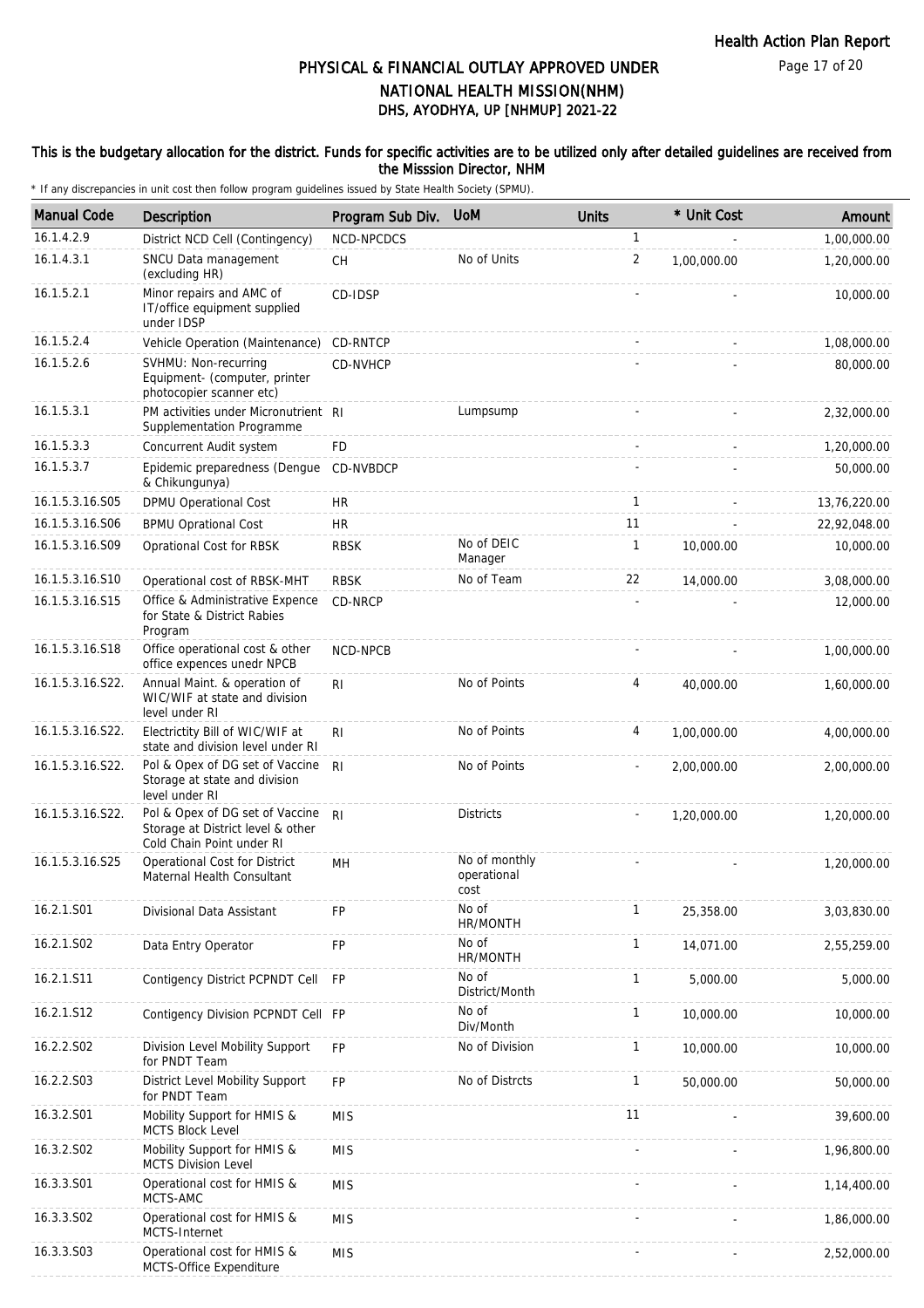#### This is the budgetary allocation for the district. Funds for specific activities are to be utilized only after detailed guidelines are received from the Misssion Director, NHM

| <b>Manual Code</b> | Description                                                                      | Program Sub Div. | <b>UoM</b>                             | <b>Units</b> | * Unit Cost | Amount         |
|--------------------|----------------------------------------------------------------------------------|------------------|----------------------------------------|--------------|-------------|----------------|
| 16.3.3.S04         | Operational cost for HMIS &<br>MCTS-Recurring Charges for<br><b>ANMOL Tablet</b> | <b>MIS</b>       |                                        | 320          |             | 11,52,000.00   |
| 16.4.1.3.5.S05     | Regional Coordinator CP                                                          | CP               |                                        |              |             | 6,78,107.00    |
| 16.4.2.1.1.S01     | District Programme Manager                                                       | <b>HR</b>        |                                        | $\mathbf{1}$ |             | 6,61,632.00    |
| 16.4.2.1.1.S02     | <b>District Community Process</b><br>Manager                                     | <b>HR</b>        |                                        | $\mathbf{1}$ |             | 5,38,488.00    |
| 16.4.2.1.1.S04     | District Accounts Manager                                                        | <b>HR</b>        |                                        | $\mathbf{1}$ |             | 5,38,488.00    |
| 16.4.2.1.1.S05     | District Data Cum Account<br>Assistant                                           | <b>HR</b>        |                                        | $\mathbf{1}$ |             | 3,67,548.00    |
| 16.4.2.1.1.S06     | DEIC manager                                                                     | <b>RBSK</b>      |                                        | $\mathbf{1}$ |             | 5,79,888.00    |
| 16.4.2.1.1.S09     | Support Staff                                                                    | <b>HR</b>        |                                        | $\mathbf{1}$ |             | 2,00,775.00    |
| 16.4.2.1.1.S11     | District M I & E Officer                                                         | <b>MIS</b>       |                                        |              |             | 1,80,000.00    |
| 16.4.2.1.2.S01     | <b>RKSK Consultant</b>                                                           | <b>RKSK</b>      |                                        | $\mathbf{1}$ |             | 4,82,252.00    |
| 16.4.2.1.2.S02     | District Consultant (MH)                                                         | MН               | No of District<br><b>Consultant MH</b> | $\mathbf{1}$ |             | 5,29,200.00    |
| 16.4.2.1.2.S03     | Division Consultant Quality<br>Assurance                                         | QA               |                                        | $\mathbf{1}$ |             | 7,90,800.00    |
| 16.4.2.1.2.S04     | District Hospital Quality Manager QA                                             |                  |                                        | 3            |             | 15,84,010.00   |
| 16.4.2.1.2.S05     | <b>District Consultant Quality</b><br>Assurance                                  | QA               |                                        | $\mathbf{1}$ |             | 7,33,000.00    |
| 16.4.2.1.5.S01     | M & E Officer                                                                    | <b>MIS</b>       |                                        |              |             | 6,25,118.00    |
| 16.4.2.1.5.S02     | M & E Assistant                                                                  | <b>MIS</b>       |                                        |              |             | 2,08,373.00    |
| 16.4.2.1.8.S01     | Programme cum Admin. Asst.                                                       | QA               |                                        | 2            |             | 4,69,915.00    |
| 16.4.2.2.2.S01     | District Epidemiologist-CD-IDSP                                                  | CD-IDSP          |                                        |              |             | 8,78,644.00    |
| 16.4.2.2.2.S02     | District Leprosy Consultant-CD-<br><b>NLEP</b>                                   | CD-NLEP          |                                        |              |             | 4,37,585.00    |
| 16.4.2.2.4.S01     | Sr PMDT-TB HIV Coodinators                                                       | CD-RNTCP         |                                        |              |             | 4,68,846.00    |
| 16.4.2.2.4.S02     | PPM Coordinator-RNTCP                                                            | CD-RNTCP         |                                        |              |             | 67,850.00      |
| 16.4.2.2.4.S03     | District Programme Coordinator-<br><b>RNTCP</b>                                  | CD-RNTCP         |                                        |              |             | 5,59,000.00    |
| 16.4.2.2.5.S01     | District Data Manager-CD-IDSP                                                    | CD-IDSP          |                                        |              |             | 3,91,822.00    |
| 16.4.2.2.6.S01     | Senior Treatment<br>Supervisor (STS)                                             | CD-RNTCP         |                                        |              |             | 59, 35, 370.00 |
| 16.4.2.2.6.S03     | Senior TB Lab Supervisor (STLS)                                                  | CD-RNTCP         |                                        |              |             | 21,51,220.00   |
| 16.4.2.2.7.S01     | Accountant- Full time                                                            | CD-RNTCP         |                                        |              |             | 3,85,000.00    |
| 16.4.2.2.10.S01    | Driver-CD-RNTCP                                                                  | CD-RNTCP         |                                        |              |             | 1,55,665.00    |
| 16.4.3.1.1.S01     | <b>Block Programme Manager</b>                                                   | <b>HR</b>        |                                        | 11           |             | 44,47,608.00   |
| 16.4.3.1.1.S02     | <b>Block Account Manager</b>                                                     | <b>HR</b>        |                                        | 11           |             | 35,66,733.00   |
| 16.4.3.1.1.S03     | <b>Block Community Process</b><br>Manager                                        | CP               |                                        |              |             | 29,76,693.00   |
| 16.4.3.1.9.S03     | Data Entry Operator-HR                                                           | HR               |                                        | 3            |             | 8,35,560.00    |
| 16.4.3.1.9.S04     | Data Entry Operator-MCTS OPR<br>820 MIS                                          | <b>MIS</b>       |                                        | 11           |             | 29,00,304.00   |
| 16.4.3.1.9.S05     | Data Entry Operator-MIS<br>Outsource                                             | <b>MIS</b>       |                                        | 14041        |             | 70,203.00      |
| 16.4.3.1.9.S07     | Data Entry Operator-RI                                                           | <b>RI</b>        |                                        |              |             | 2,37,510.00    |
| 16.4.3.1.9.S08     | Data Entry Operator-RNTCP                                                        | CD-RNTCP         |                                        |              |             | 3,65,000.00    |
| 16.4.3.1.9.S11     | Data Entry Operator- CD-IDSP                                                     | CD-IDSP          |                                        |              |             | 26,73,786.00   |
| 16.4.3.1.9.S13     | Data Entry Operator-NBCP-<br>District                                            | NCD-NPCB         |                                        |              |             | 1,60,606.00    |
| 16.4.3.1.9.S18     | Data Entry Operator -CD-AES/JE                                                   | CD-NVBDCP        |                                        | 1            |             | 98,330.00      |
| 17.2.1             | Telemedicine/ teleconsultation<br>facility under Ayushman Bharat<br>H&WC         | <b>CP</b>        |                                        |              |             | 24,54,000.00   |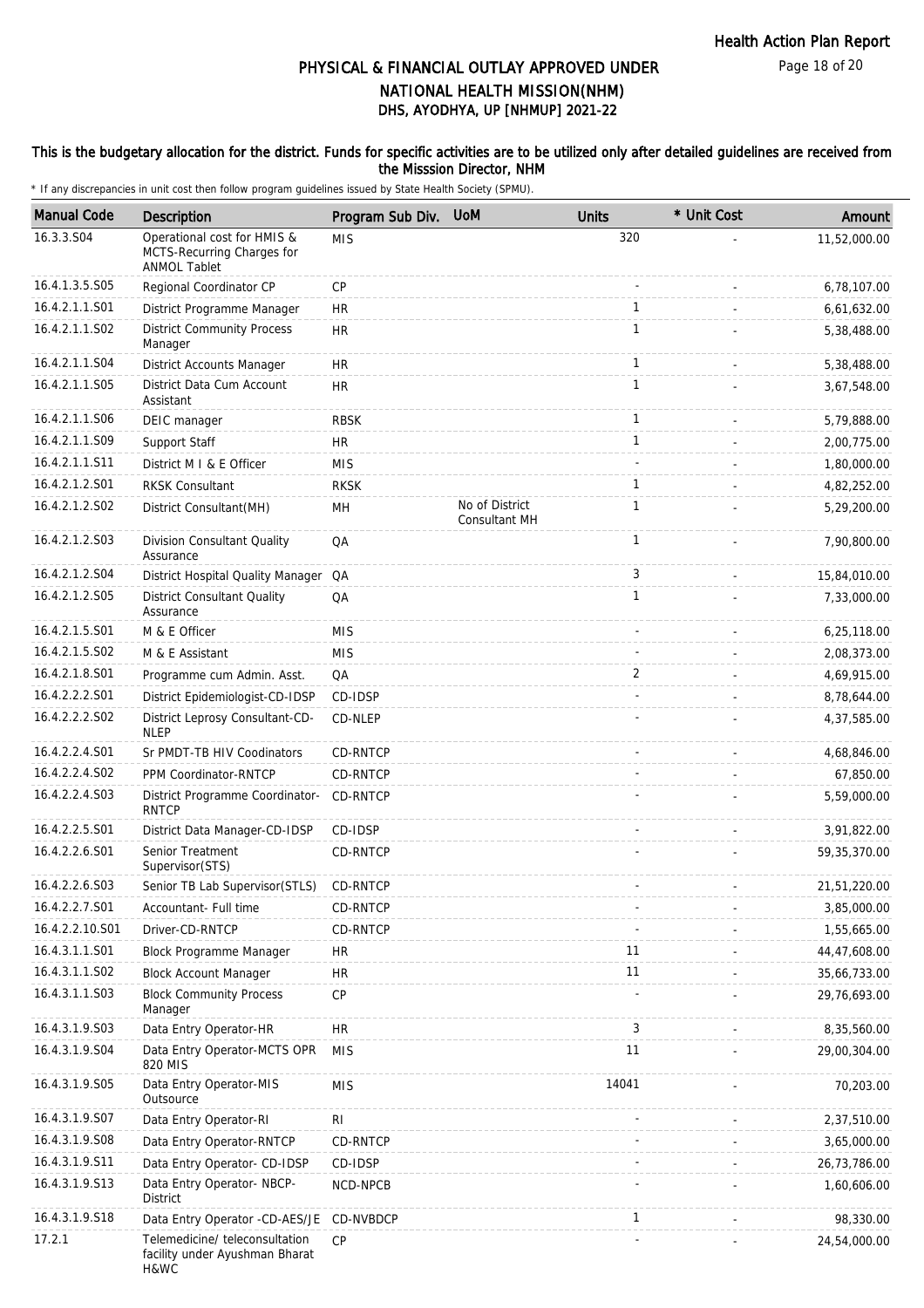Page 19 of 20

# DHS, AYODHYA, UP [NHMUP] 2021-22 PHYSICAL & FINANCIAL OUTLAY APPROVED UNDER NATIONAL HEALTH MISSION(NHM)

### This is the budgetary allocation for the district. Funds for specific activities are to be utilized only after detailed guidelines are received from the Misssion Director, NHM

| <b>Manual Code</b> | <b>Description</b>                                                                                              | Program Sub Div. | <b>UOM</b>                   | <b>Units</b> | * Unit Cost | Amount       |
|--------------------|-----------------------------------------------------------------------------------------------------------------|------------------|------------------------------|--------------|-------------|--------------|
| 17.6               | Implementation of Hospital<br>Management System                                                                 | <b>MIS</b>       |                              |              |             | 13,40,000.00 |
| 17.8.S05           | Internet Cost to ASHA & AF at<br><b>HWC</b>                                                                     | <b>CP</b>        | No of ASHA &<br>AF           |              | 200.00      | 16,59,600.00 |
| 18.1.4             | Counseling training for Service<br>Provider                                                                     | FP               | No of Batch                  | $\mathbf{1}$ | 15,400.00   | 15,400.00    |
| 18.2.3             | Strengthening of Eco Platform                                                                                   | CP               |                              |              |             | 1,20,000.00  |
| U.1.1.1.2          | Support for implementation of<br><b>NVBDCP</b>                                                                  | CD-NVBDCP        |                              |              |             | 4,84,600.00  |
| U.1.3.1            | Operational Expenses of UPHCs<br>(excluding rent)                                                               | <b>NUHM</b>      | No of UPHC                   | 6            | 8,000.00    | 5,76,000.00  |
| U.2.1.2.S01        | Vehicle for RBSK Urban                                                                                          | <b>RBSK</b>      | No of Vehicle                | 1            | 33,000.00   | 1,98,000.00  |
| U.2.2.1            | Mobility support for ANM/LHV                                                                                    | <b>NUHM</b>      | No of ANM                    | 22           | 500.00      | 1,32,000.00  |
| U.2.3.1            | <b>UHNDs</b>                                                                                                    | <b>NUHM</b>      | No of ANM                    | 22           | 1,000.00    | 2,64,000.00  |
| U.2.3.2            | Special outreach camps in<br>slums/ vulnerable areas                                                            | <b>NUHM</b>      | No of UPHC                   | 6            | 6,500.00    | 2,34,000.00  |
| U.3.1.1.1          | Incentives for routine activities                                                                               | <b>NUHM</b>      | No of ASHA                   | 65           | 2,000.00    | 15,60,000.00 |
| U.3.1.1.2          | ASHA incentives for Ayushman<br><b>Bharat Health &amp; Wellness</b><br>Centres (H&WC)                           | <b>NUHM</b>      | No of ASHA                   | 32           | 1,000.00    | 3,84,000.00  |
| U.3.1.1.3.S01      | Incentive for Health Promotion<br>Day for ASHAs                                                                 | <b>NUHM</b>      | No of ASHA                   | 65           | 200.00      | 1,56,000.00  |
| U.3.1.1.3.S02      | Incentive for PMMVY for ASHAs                                                                                   | <b>NUHM</b>      | No of<br>Benificary          | 910          | 100.00      | 91,000.00    |
| U.3.1.1.3.S03      | Incentive for Dengue and<br>chikenguiniya for ASHAs                                                             | CD-NVBDCP        |                              |              |             | 65,000.00    |
| U.3.1.2.1          | Module Training (Induction, VI & NUHM<br>VII)                                                                   |                  |                              | 110          |             | 6,49,100.00  |
| U.3.1.3.1          | Supportive provisions (uniform/<br>awards etc)                                                                  | <b>NUHM</b>      |                              | 65           |             | 42,000.00    |
| U.3.2.1.1          | Training of MAS                                                                                                 | <b>NUHM</b>      | No of Batch                  | 3            | 43,300.00   | 1,29,900.00  |
| U.4.1.1.2          | Untied grants to UPHCs Rented<br><b>Building</b>                                                                | <b>NUHM</b>      | No of UPHC                   | 6            | 1,00,000.00 | 6,00,000.00  |
| U.4.1.4            | Untied grants to MAS                                                                                            | <b>NUHM</b>      | No of MASs                   | 65           | 5,000.00    | 3,25,000.00  |
| U.5.1.4.           | Rent for UPHC                                                                                                   | <b>NUHM</b>      | No of UPHC                   | 6            | 17,325.00   | 12,47,400.00 |
| U.5.3.1            | Infrastructure strengthening of<br>UPHC to H&WC                                                                 | <b>NUHM</b>      | No of New<br><b>HWC</b>      | 2            | 1.00.000.00 | 2,00,000.00  |
| U.6.2.1.1          | Procurement of drugs for AB-<br>H&WCs                                                                           | <b>NUHM</b>      | No of HWC                    | 4            | 1,30,000.00 | 5,20,000.00  |
| U.6.2.1.2          | Procurement of drugs for<br>facilities other than AB-HWCs                                                       | <b>NUHM</b>      | No of HWC                    | 2            | 1,30,000.00 | 2,60,000.00  |
| U.6.3.1            | Tablets/ software for IT support<br>of Ayushman Bharat H&WC                                                     | <b>NUHM</b>      |                              | 8            |             | 1,60,000.00  |
| U.6.3.2.S01        | Procurment of Medicine RBSK                                                                                     | <b>RBSK</b>      | No of Team                   | 1            | 5,000.00    | 5,000.00     |
| U.8.1.1.1          | <b>ANMS/LHVS UPHC</b>                                                                                           | <b>NUHM</b>      |                              | 22           |             | 46,82,272.00 |
| U.8.1.2.1          | Staff nurse UPHC                                                                                                | <b>NUHM</b>      |                              | 9            |             | 26,08,670.00 |
| U.8.1.3.1          | Lab Technicians UPHC                                                                                            | <b>NUHM</b>      |                              | 6            |             | 13,20,763.00 |
| U.8.1.4.1          | Pharmacists UPHC                                                                                                | <b>NUHM</b>      |                              | 6            |             | 17,89,302.00 |
| U.8.1.8.1.1        | MO at UPHC Full-time                                                                                            | <b>NUHM</b>      |                              | 6            |             | 43,46,609.00 |
| U.8.1.10.1         | Other Support staff                                                                                             | <b>NUHM</b>      |                              | 12           |             | 20,04,336.00 |
| U.8.4.1            | Performance linked Payment/<br>Team based incentives for<br>Ayushman Bharat Health &<br>Wellness Centres (H&WC) | <b>NUHM</b>      |                              | 4            |             | 7,20,000.00  |
| U.12.1             | Printing activities                                                                                             | <b>NUHM</b>      |                              | 143          |             | 38,675.00    |
| U.12.2             | Printing activities for H&WC                                                                                    | <b>NUHM</b>      | No of C-Bac<br>form, Reffral | 32           | 10.00       | 1,28,000.00  |